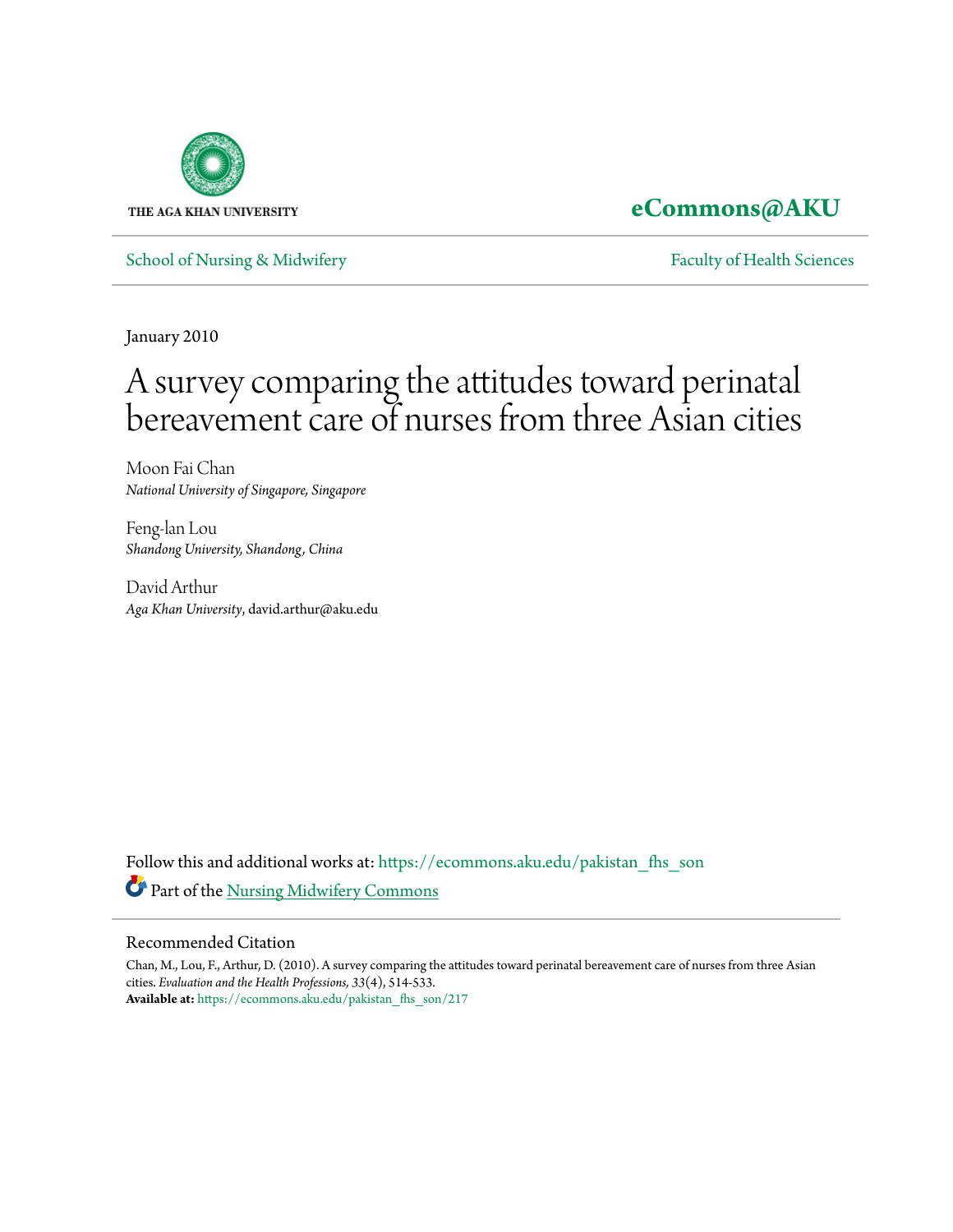Evaluation & the Health Professions 33(4) 514-533 © The Author(s) 2010 Reprints and permission: sagepub.com/journalsPermissions.nav DOI: 10.1177/0163278710381092 http://ehp.sagepub.com



# A Survey Comparing the Attitudes Toward Perinatal Bereavement Care of Nurses From Three Asian Cities

Moon Fai Chan<sup>I</sup>, Feng-lan Lou<sup>2</sup>, and David Gordon Arthur<sup>3</sup>,

### **Abstract**

Caring for parents whose infant has died is extremely demanding, difficult, and stressful. In some situations, nurses may experience personal failure, feel helpless, and need to distance themselves from bereaved parents because they are unable to deal with the enormity of the parental feelings of loss. The aim of the study was to describe and compare attitudes toward perinatal bereavement care across a sample of nurses working in five obstetrics and gynecology settings from three Asian cities, as well as the factors associated with these attitudes. A survey was conducted, and 573 nurses were recruited

#### Corresponding Author:

<sup>&</sup>lt;sup>1</sup> Alice Lee Centre for Nursing Studies, National University of Singapore, Singapore

<sup>&</sup>lt;sup>2</sup> School of Nursing, Shandong University, Shandong, China

<sup>&</sup>lt;sup>3</sup> Angeles University Foundation, Angeles City, Philippines

Moon Fai Chan, Alice Lee Centre for Nursing Studies, National University of Singapore, Block E3A, Level 3, 7 Engineering Drive 1, Singapore 117574, Singapore Email: nurcmf@nus.edu.sg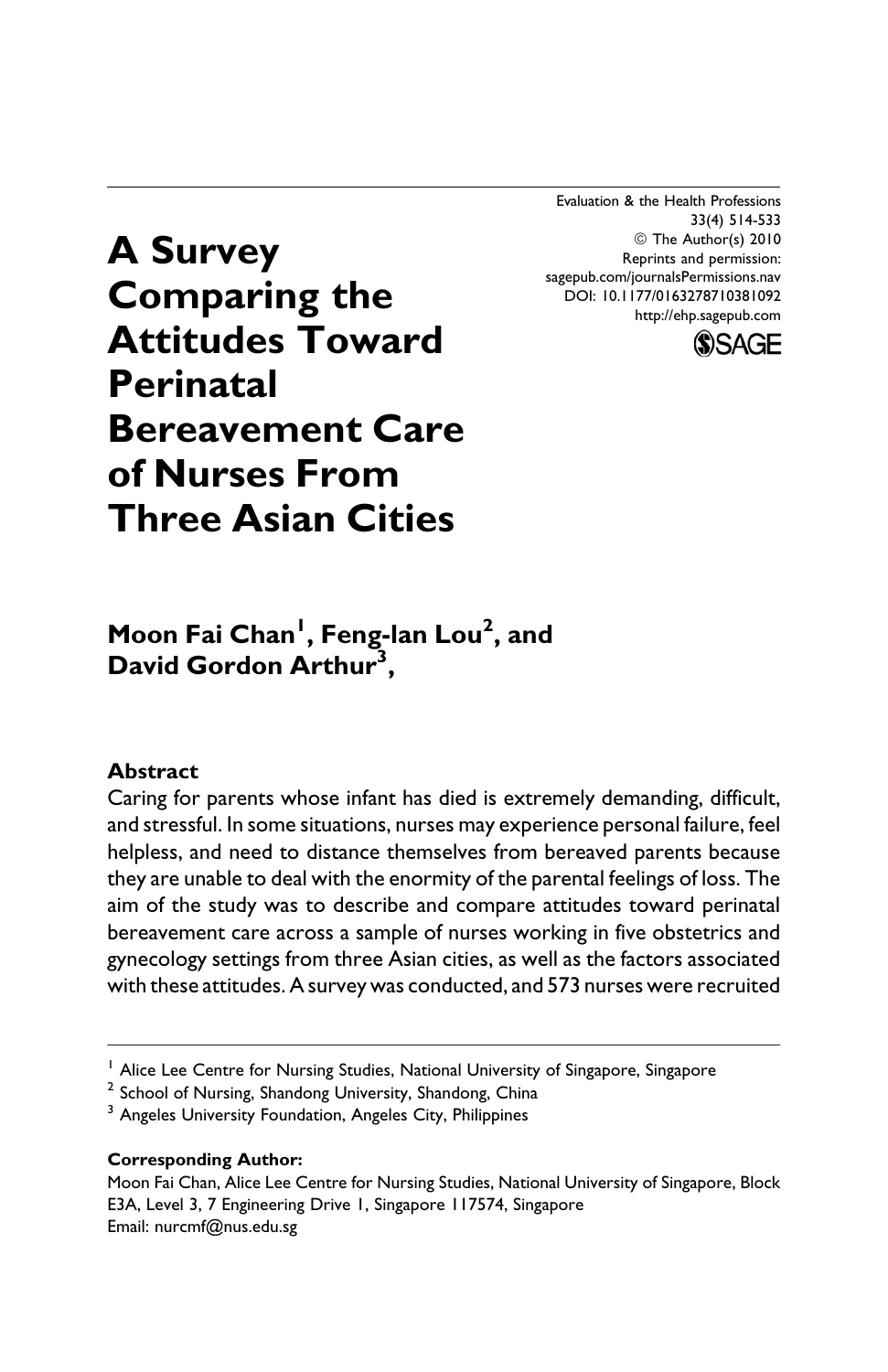from 2006 to 2007. The data were collected using the perinatal bereavement attitudes scale, which involves an 11-item self-report questionnaire. Nurses' attitudes were mainly positive, but differed across cities, with the attitude of Jinan nurses being significantly more positive than nurses from the other two cities, and the attitude of Hong Kong nurses being significantly the lowest. Positive attitudes were associated with position, and nurses who were well informed of hospital policy and received training for bereavement care were statistically significantly more likely to have a positive attitude toward perinatal bereavement care. Although nurses' attitudes to prenatal bereavement care differ significantly across the three Asian cities, they are generally similar. The differences observed could be related to the wider social, cultural, and organizational circumstances of nursing practice.

#### Keywords

international comparison, perinatal bereavement care, nursing profession

### Introduction

Perinatal loss is defined as stillbirth beyond 24 weeks gestation plus death in the first 28 days of life. Perinatal loss is generally regarded as the most painful form of bereavement because it is unexpected, often sudden and sometimes unexplained (Chambers & Chan, 2000). The Stillbirth and Neonatal Death Society (SANDS) recommends that all community health practitioners who support bereaved parents should have access to basic, postbasic, and in-service training to equip them to offer adequate care to such families (Stillbirth and Neonatal Death Society [SANDS], 2009). For many bereaved parents, the care that nursing staff provide may have a crucial effect on their response to such a death (Engler & Lasker, 2000; Rowa-Dewar, 2002). However, caring for and supporting parents whose infant has died is extremely demanding, difficult, and stressful (Gensch & Midland, 2000; Säflund, Sjögren, & Wredling, 2004), and in some situations, nursing staff may experience personal failure because they feel helpless and unable to provide help (Robinson, Baker, & Nackerud, 1999). Although much research has investigated the needs and feelings of bereaved parents in perinatal settings, there has been little mention of the needs and feelings of the perinatal nurses and midwives who care for them in Asian countries. Some nursing staff commented that they need to distance themselves from bereaved parents because they feel unable to deal with the enormity of the parental feelings of loss (Paterson  $\&$  Zderad, 1988; Säflund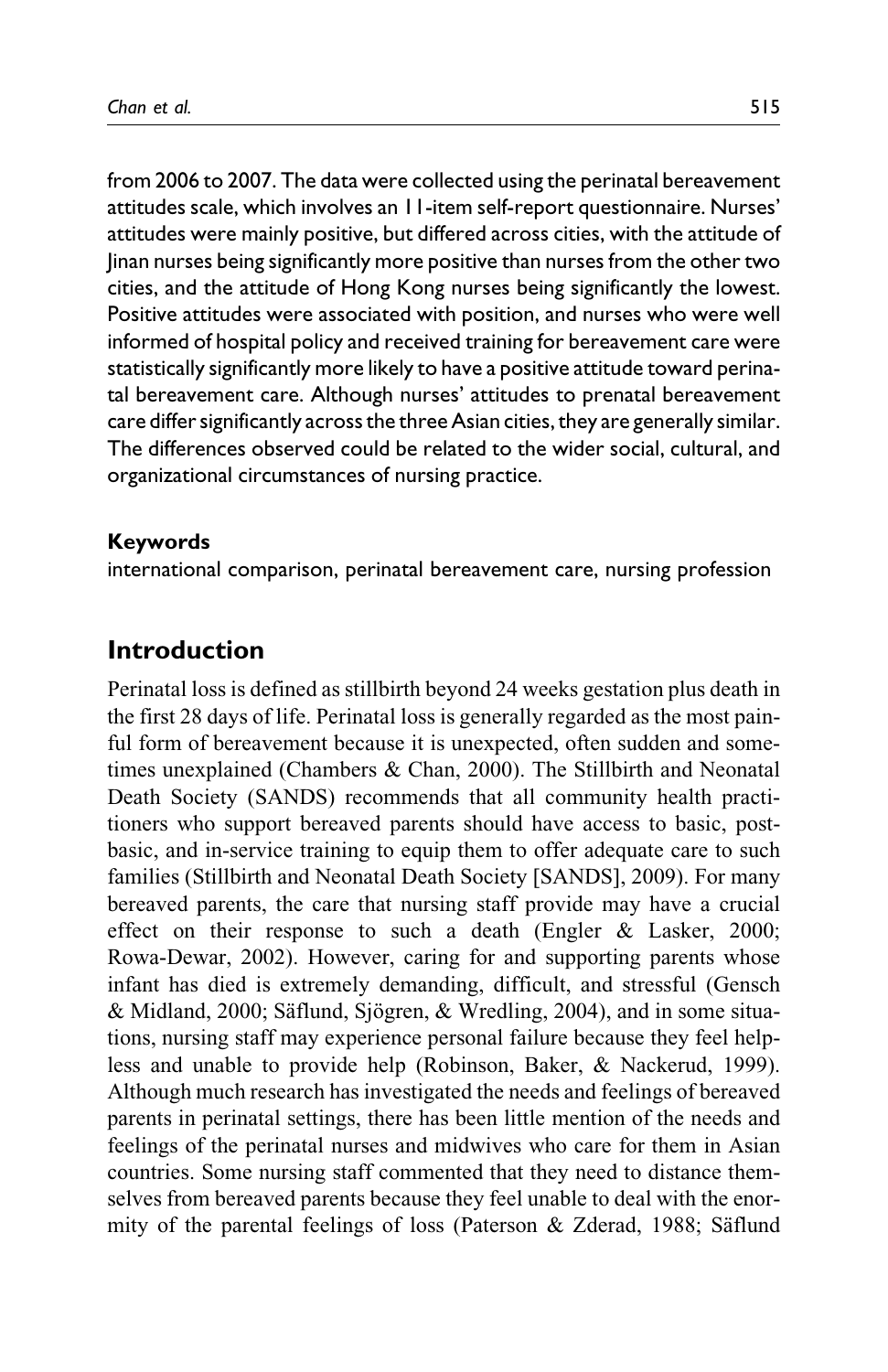et al., 2004). In addition, there has been no research comparing the needs and feelings of perinatal nursing staff across Asian countries.

The theory of culture care diversity and universality was developed by Leininger (1997), who emphasized that perinatal nursing staff should expand their thinking from a unicultural perspective to one that is multicultural, holistic, and comparative. Hence, given the increasing need to work with families of divergent cultures, it is important for these employees to be familiar with the traditions and beliefs of others, as well as what loss means to different individuals (Gibson, 1998). In Asian countries, people treat death as a taboo subject (Ping, Chan, & Lee, 2002; Yam, Rossiter, & Cheung, 2001), and attitudes toward bereavement are strongly influenced by the principles of Confucianism and Buddhism, which teach the importance, especially among men, of not crying or expressing negative emotion outside the family (Martinson, 1998; Ping et al., 2002). According to each government statistics, in Singapore, 42.5% were Buddhism, 15% are Islam and Christianity, respectively. In China, 25% were Confucianism and Taoism, 20% were Buddhism, and 8% were Christianity; and in Hong Kong, 23% were Buddhism, 24% were Christianity, and 11% were Confucianism. The bereaved person often feels ashamed to show grief, especially outside his or her family (Wu & Tseng, 1985). However, the pain of losing a young child is revealed in the Chinese saying ''The white head witnesses the death of the black head with great pain'' (the older generation witnesses the death of the younger generation), and for those with strong traditional beliefs, the pain is compounded by their need to be stoic and not reveal their true feelings at the loss of an infant. For bereaved couples, this often means avoiding any discussion of the death to ''protect'' relatives such as parents or siblings (Gao, Ting-Toomey, & Gudykunst, 1996). Since Asian people often avoid open displays of emotion or discussing their feelings, especially with people outside the family, nurses must be able to pick up on the subtle and nonverbal ways of expressing emotion (Ping et al., 2002; Yam et al., 2001). These issues complicate bereavement care and make it difficult for affected parents to seek help. Due to these cultural values or traits, it may not be easy for bereaved parents to express their needs or for perinatal nursing staff to provide adequate help in the bereavement process. The debate about which factors contribute to the formation of certain attitudes becomes even more complex when attitudes are considered from an interregional perspective. Hence, nursing models emphasize the importance of the assessment of bereaved families in a culturally sensitive manner, and they assist caregivers in increasing their effectiveness, overcoming cultural ignorance, and coping better with their own grief responses (Keeney,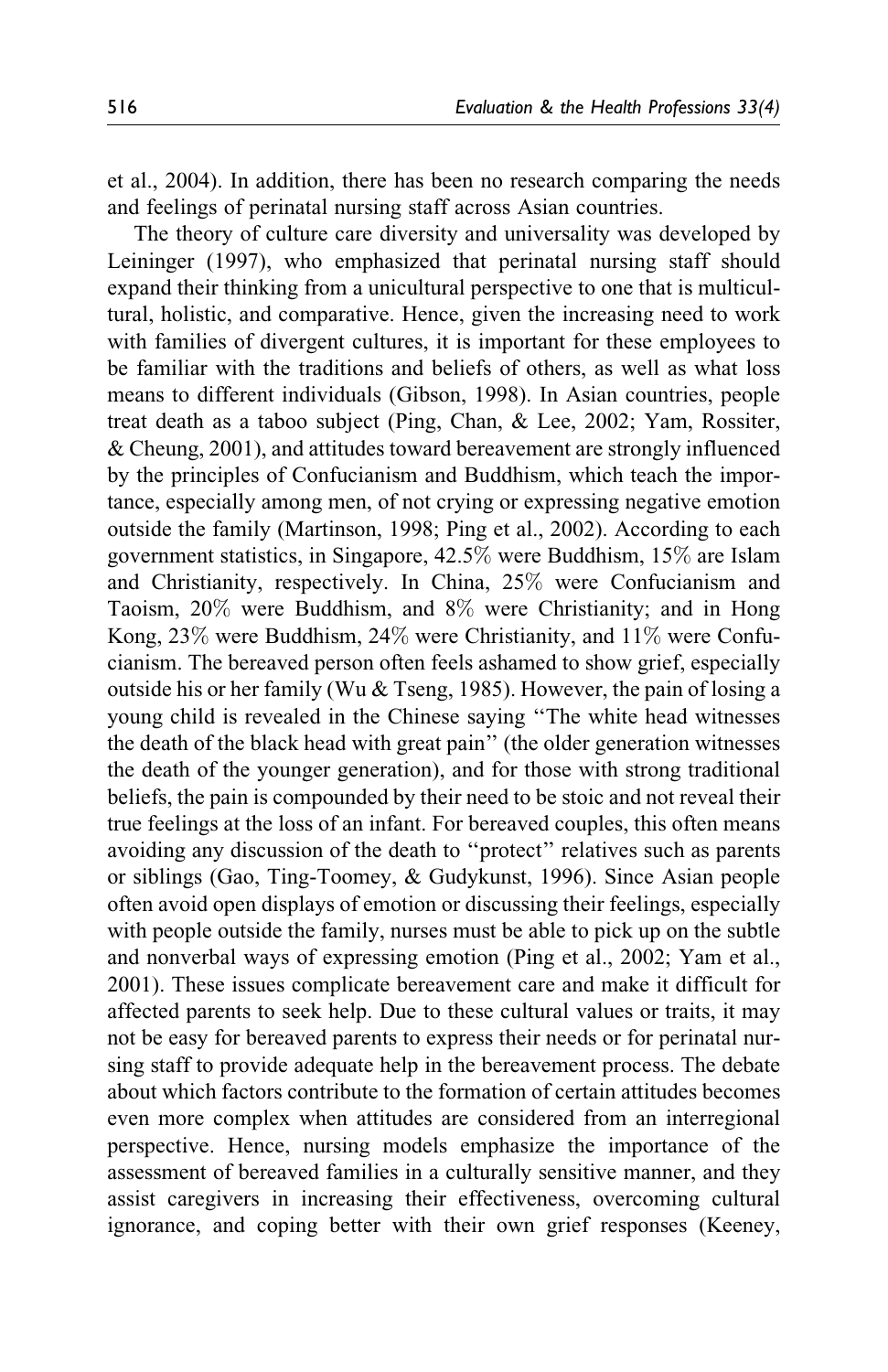2004; Leininger, 1997). To better understand the nature of attitudes toward perinatal bereavement care, there have been calls for more cross-cultural assessments of the concepts of, beliefs about, and responses to such care. A population studies review by Engler et al. (2004) found that nurses who had more experience and education related to bereavement were more comfortable providing this care. In a Hong Kong study, Yam et al. (2001) found that nurses felt ambivalent and helpless and lacked knowledge and counseling skills in caring for dying infants and their bereaved families. In another study in Hong Kong, Chan, Chan, and Day, (2004) found that nurses' attitudes toward bereavement care were positively correlated with the need for training in bereavement care and support via hospital policies.

Nurses work in a multicultural environment and are expected to understand the needs of Chinese, Malay, and Indian patients; yet, most of the literature is Eurocentric. To help nurses care for and support parents whose baby has died, and cope with their own feelings in this extremely demanding, difficult, and stressful time, it is recommended that special skills are needed to help bereaved parents, and after appropriate training, it is logical to assume that nurses and midwives are better equipped to cope with perinatal bereavement (SANDS, 1991). Typically, nurses receive little education to prepare them for dealing with the death of an infant or for assisting bereaved couples during and after this time (Engler et al., 2004). Szgalsky (1989) and Rybarik (1996) agreed that supportive and educational measures were necessary to help nurses in their work with bereaved individuals.

The aim of the study is to describe and compare attitudes toward perinatal bereavement care held by nurses working in hospital settings across three Asian cities (Hong Kong, Singapore, and Jinan) and the factors associated with these attitudes. The research questions are as follows:

- 1. What are nurses' attitudes toward perinatal bereavement care?
- 2. Do nurses' attitudes differ across the three Asian cities?
- 3. What factors are associated with nurses' attitudes?

### Materials and Method

### Settings

The three cities featured in this study, Hong Kong, Singapore, and Jinan (one of the largest cities in northern China), were part of a universityfunded pilot project. The cities were selected because they represent a cross section of Asian cities with significant commonalities, as well as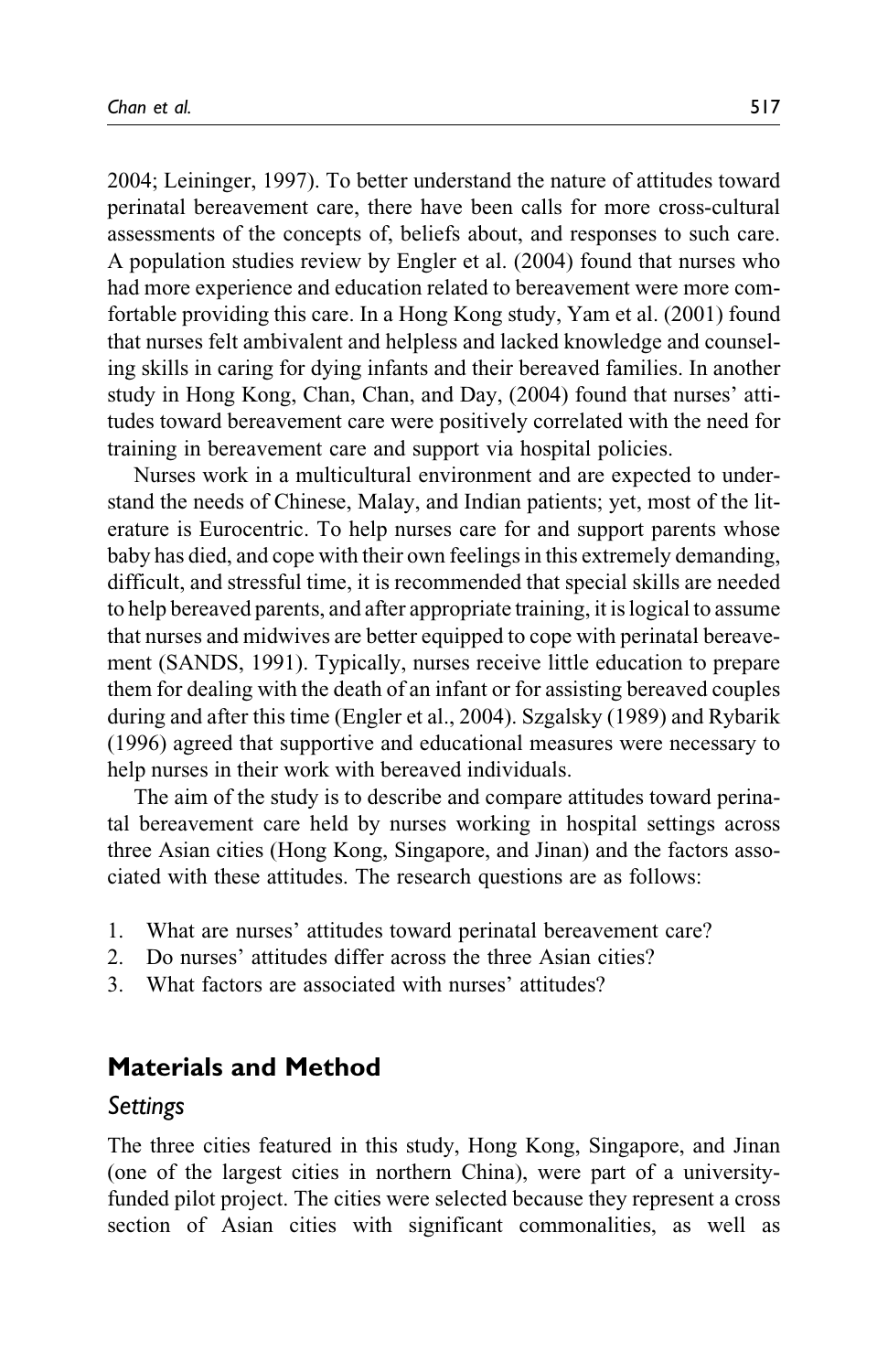differences in their respective infant mortality statistics. There are, however, notable differences across the cities in the ways that nursing education and bereavement care services are organized. A total of five obstetrics and gynecology (OAG) units from the three cities participated in the study. The average number of beds on each unit was 250, ranging from 220 to 320.

The power analysis of the study was based on one of the areas of interest, the correlation between nurses' attitudes to training for bereavement care and their attitudes toward perinatal bereavement care. With an expected correlation of .207 (Chan et al., 2004), a minimum of 180 samples was needed from each city for a between-city comparison; this would achieve 80% power at the 5% significance level (nQuery Advisor, 2001).

### **Participants**

Convenience sampling was chosen and involved all nurses working in five OAG units on labor/delivery floors and Neonatal Intensive Care Units (NCIU) in these three cities (one in Singapore, two in Hong Kong, and two in Jinan). The nursing staff who work in the units hold Enrolled or Registered Nurse qualifications and also a midwifery qualification.

#### Measures

In 2004, the research team developed an English and Chinese version of a questionnaire to assess the attitudes of perinatal nursing staff toward perinatal bereavement care in Hong Kong (Chan et al., 2004). The questionnaire has two parts; the first is comprised of eight close-ended questions to collect information about nurses' demographic characteristics and experiences related to perinatal care, including age, education level, position, religious belief, personal grieving experiences, past experiences in handling grieving clients, years of work experience in the OAG unit, and any completed training/courses on bereavement care. The second part comprised 11 structured close-ended questions, focusing on nurses' attitudes to perinatal bereavement care (4 items), attitudes on the importance of hospital policy to bereavement care (3 items), and attitudes concerning the need for bereavement care education/training (4 items; see Table 1). Nurses were asked to rank each item on a 6-point Likert-type scale ranging from (0) Not applicable, (1) Very unimportant or completely disagree, to (5) Very important or completely agree; a high score indicates a positive and favorable attitude.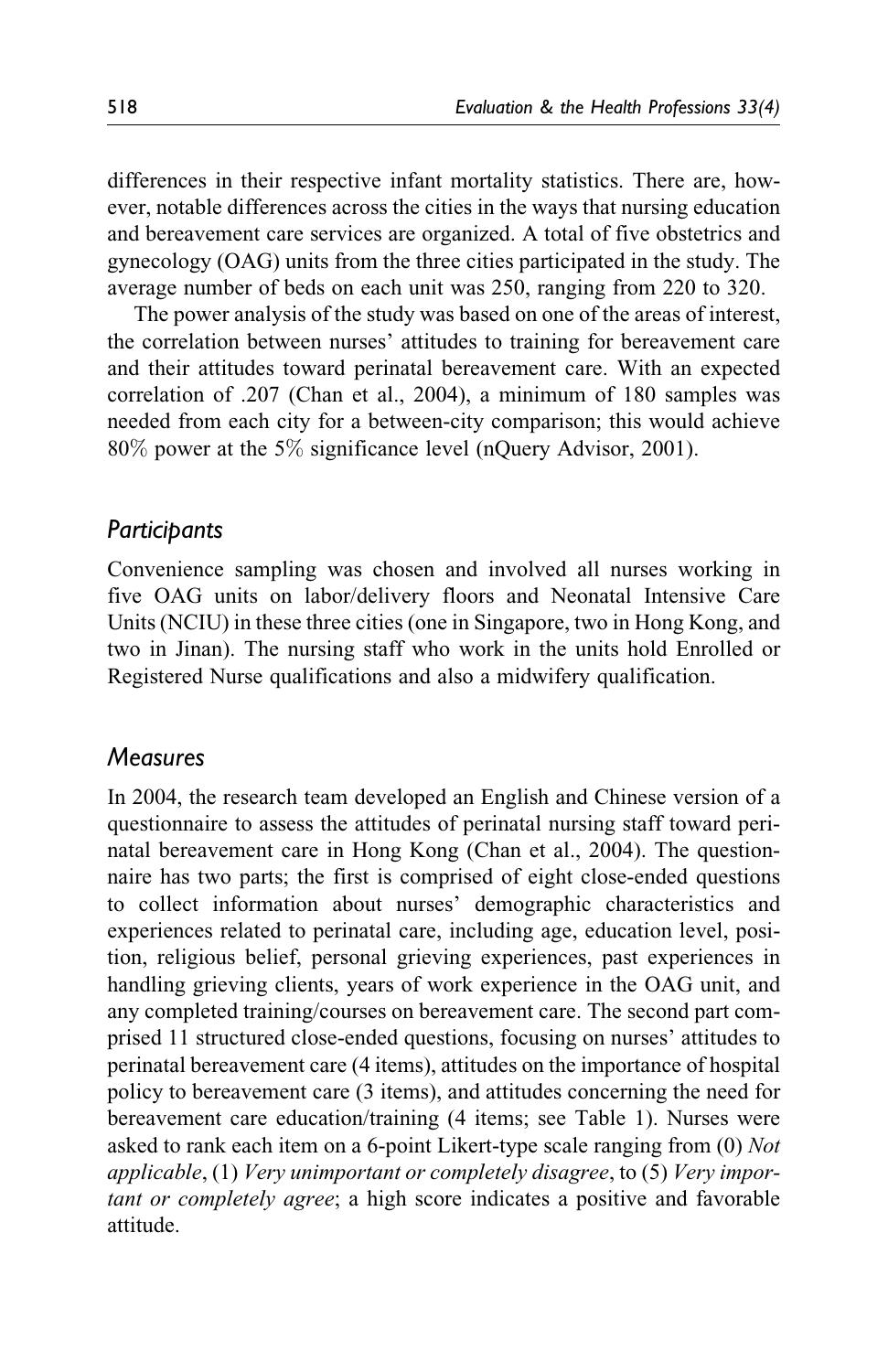| i | )<br> <br>                                                                       |  |
|---|----------------------------------------------------------------------------------|--|
|   |                                                                                  |  |
|   |                                                                                  |  |
|   |                                                                                  |  |
|   |                                                                                  |  |
|   | Ì<br>١                                                                           |  |
|   |                                                                                  |  |
|   |                                                                                  |  |
|   |                                                                                  |  |
|   |                                                                                  |  |
|   |                                                                                  |  |
|   |                                                                                  |  |
|   |                                                                                  |  |
|   |                                                                                  |  |
|   |                                                                                  |  |
|   |                                                                                  |  |
|   |                                                                                  |  |
|   |                                                                                  |  |
|   | l                                                                                |  |
|   | י<br>י                                                                           |  |
|   | ׇ֚֘                                                                              |  |
|   | l                                                                                |  |
|   |                                                                                  |  |
|   | $\frac{1}{2}$                                                                    |  |
|   |                                                                                  |  |
|   | í                                                                                |  |
|   |                                                                                  |  |
|   |                                                                                  |  |
|   |                                                                                  |  |
|   |                                                                                  |  |
|   |                                                                                  |  |
|   |                                                                                  |  |
|   | ֧֧ׅ֧֧֧֧ׅ֧֧֧ׅ֧ׅ֧ׅ֧֧֧ׅ֧֧֧֧֧֧֧֚֚֚֚֚֚֚֚֚֚֚֚֚֚֚֚֚֚֚֚֚֚֚֚֚֚֚֚֚֚֚֝֝֟֓֝֓֝֓֜֟֓֝֓֜֜֜֜֝֬֜֜֝ |  |
|   |                                                                                  |  |
|   |                                                                                  |  |
|   |                                                                                  |  |
|   |                                                                                  |  |
|   |                                                                                  |  |
|   |                                                                                  |  |
|   |                                                                                  |  |
|   |                                                                                  |  |

|             |                                                         |                       |    | ĞÖ                 |    |                         |    |
|-------------|---------------------------------------------------------|-----------------------|----|--------------------|----|-------------------------|----|
|             |                                                         | Hong Kong $(n = 195)$ |    | $jnan (n = 198)$   |    | Singapore ( $n = 180$ ) |    |
| Subscale    |                                                         | Factor loading        | 8  | Factor loading     | 8  | Factor loading          | S  |
|             | Attitudes to perinatal bereavement care <sup>a</sup>    |                       |    |                    |    |                         |    |
|             | respect the bereaved parent's feelings and needs.       | 0.78                  | 33 | 0.73               | 59 | <b>80</b>               | 86 |
|             | communicate with parents in a clear, sensitive and      | 0.73                  |    | 0.74               |    | 0.78                    |    |
|             | honest manner.                                          |                       |    |                    |    |                         |    |
|             | agree that parents should be given time to grieve.      | 0.85                  |    | 0.59               |    | 0.84                    |    |
|             | All those involved in the care of bereaved parents      | 0.77                  |    | 0.63               |    | 0.76                    |    |
|             | should be well informed.                                |                       |    |                    |    |                         |    |
|             | Attitudes on the importance of hospital policy to       |                       |    |                    |    |                         |    |
|             | bereavement care <sup>9</sup>                           |                       |    |                    |    |                         |    |
|             | The unit should have a clear policy for the             | 0.63                  | 86 | 0.89               | Só | <b>83</b>               | S. |
|             | management of bereavement.                              |                       |    |                    |    |                         |    |
|             | All staff involved should be well informed about        | 0.90                  |    | 0.88               |    | 0.85                    |    |
|             | the policy.                                             |                       |    |                    |    |                         |    |
|             | All staff involved should understand the policy.        | 0.86                  |    | 0.89               |    | 0.88                    |    |
|             | Attitudes to training for bereavement care <sup>9</sup> |                       |    |                    |    |                         |    |
| $\infty$    | Joining a training programme on bereavement care.       | $\frac{80}{3}$        | œ. | 0.60               | 83 | $\overline{a}$          | S. |
| ò           | Participating in bereavement care.                      | 0.87                  |    | 0.68               |    | 0.84                    |    |
| $\subseteq$ | Sharing experiences with colleagues and working as      | 0.86                  |    | 0.85               |    | 0.84                    |    |
|             | a team.                                                 |                       |    |                    |    |                         |    |
|             | Seeking support when experiencing "burnout."            | 0.79                  |    | $\bar{\mathbf{g}}$ |    | 0.73                    |    |
|             |                                                         |                       |    |                    |    |                         |    |

(5) Strongly agree, (4) Agree, (3) Uncertain, (2) Disagree, (1) Strongly disagree, (0) Not Applicable.

a a ° (5) Very important, (4) Important, (3) Uncertain, (2) Unimportant, (1) Very unimportant, (0) Not applicable;  $\alpha =$  Cronbach's Alpha. 519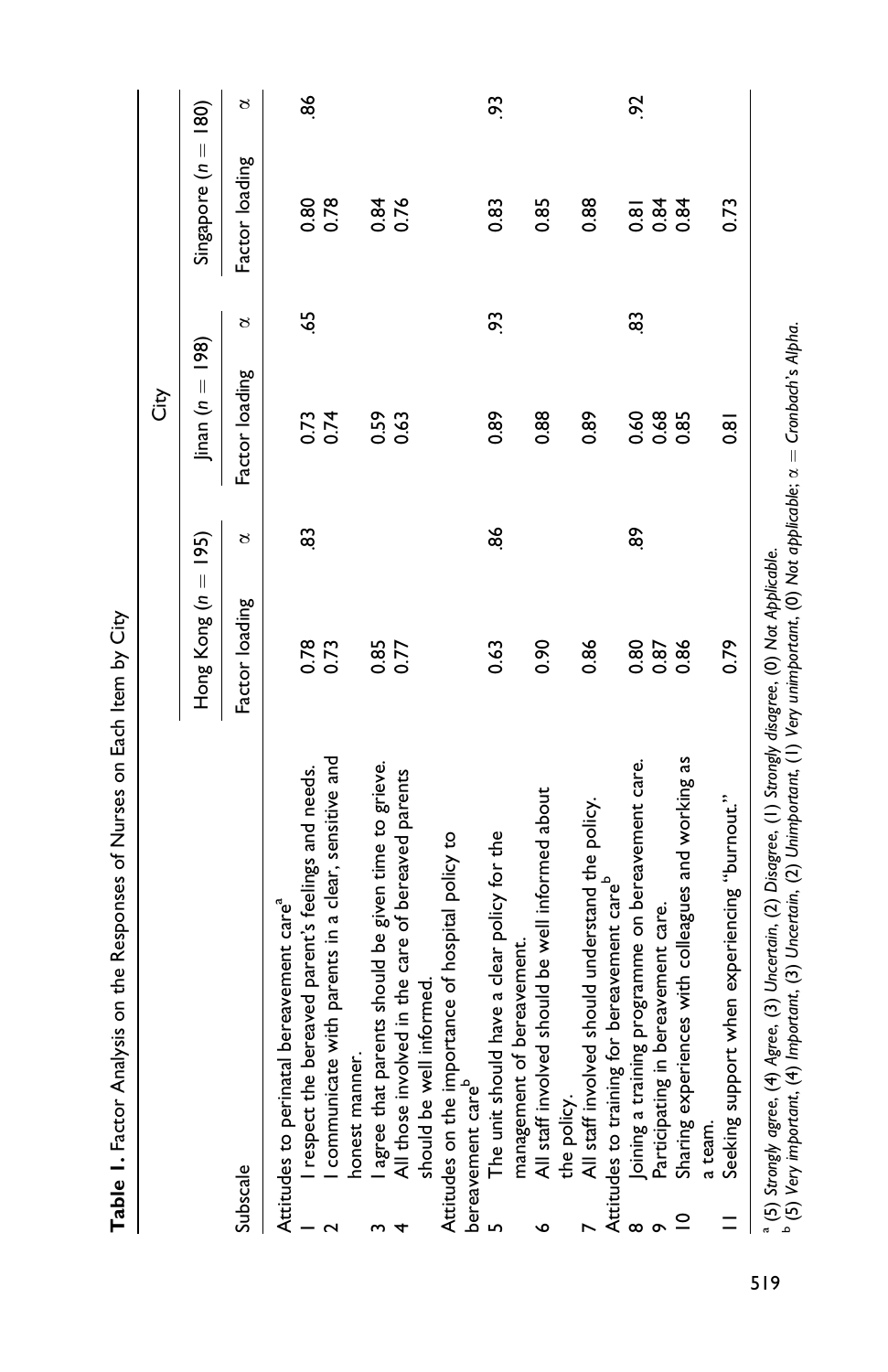### Data Collection

Data collection took place from 2006 to 2007 using a structured self-report questionnaire. The questionnaire was distributed to nurses at their work place through their ward managers or ward in charge. Instructions were given to the ward manager to first deliver the information sheet to all nursing staff in their ward to explain the aim of the study. The consent form and questionnaire were then sent to each staff. Two boxes were placed in each unit to collect the consent forms and questionnaires separately. Staff IDs and names were not required on the returned questionnaire. Participants were asked to complete and return the consent form and questionnaire within 2 weeks. After 2 weeks, the research team collected the boxes for analysis. These procedures minimized the possibility of ward managers knowing who had participated in the study.

### Statistical Analysis

The data were analyzed using SPSS 16. First, descriptive statistics such as frequencies, percentages, means, and standard errors (SE) were used to describe the study population and average scores of the nurses' attitude. Second, the data were checked for normality, linearity, univariate and multivariate outliers, homogeneity of variance–covariance matrices, and multicollinearity. The distribution of the scores was reasonably normal on all three subscales. Third, a series of one-way multivariate analysis of variance (MANOVA) between groups were performed to investigate whether city and individual characteristics were associated with nurses' attitudes on the three subscales. MANOVA is used because it can test several dependent variables simultaneously (in this case, the three attitude subscales). It controls for the intercorrelations among the various dependent variables, thus protecting against Type I error due to multiple tests of correlated dependent variables (Tabachnick & Fidell, 2001). Finally, to control for any observed differences in the single variable MANOVAs and explore any confounding influences the variables may have on one another, all variables from the individual tests that showed significance at the 5% level were entered as covariates into MANOVA, along with the city variable. Where Box's M test of equality of covariance matrices indicated that the assumption of homogeneity of variance–covariance matrices had been violated, the Pillai's trace statistics were used instead of Wilks's lambda to calculate the F value (Polit & Hungler, 1995). Due to some inequality in sample sizes, the Games-Howell test was chosen for the post hoc comparisons to pinpoint significant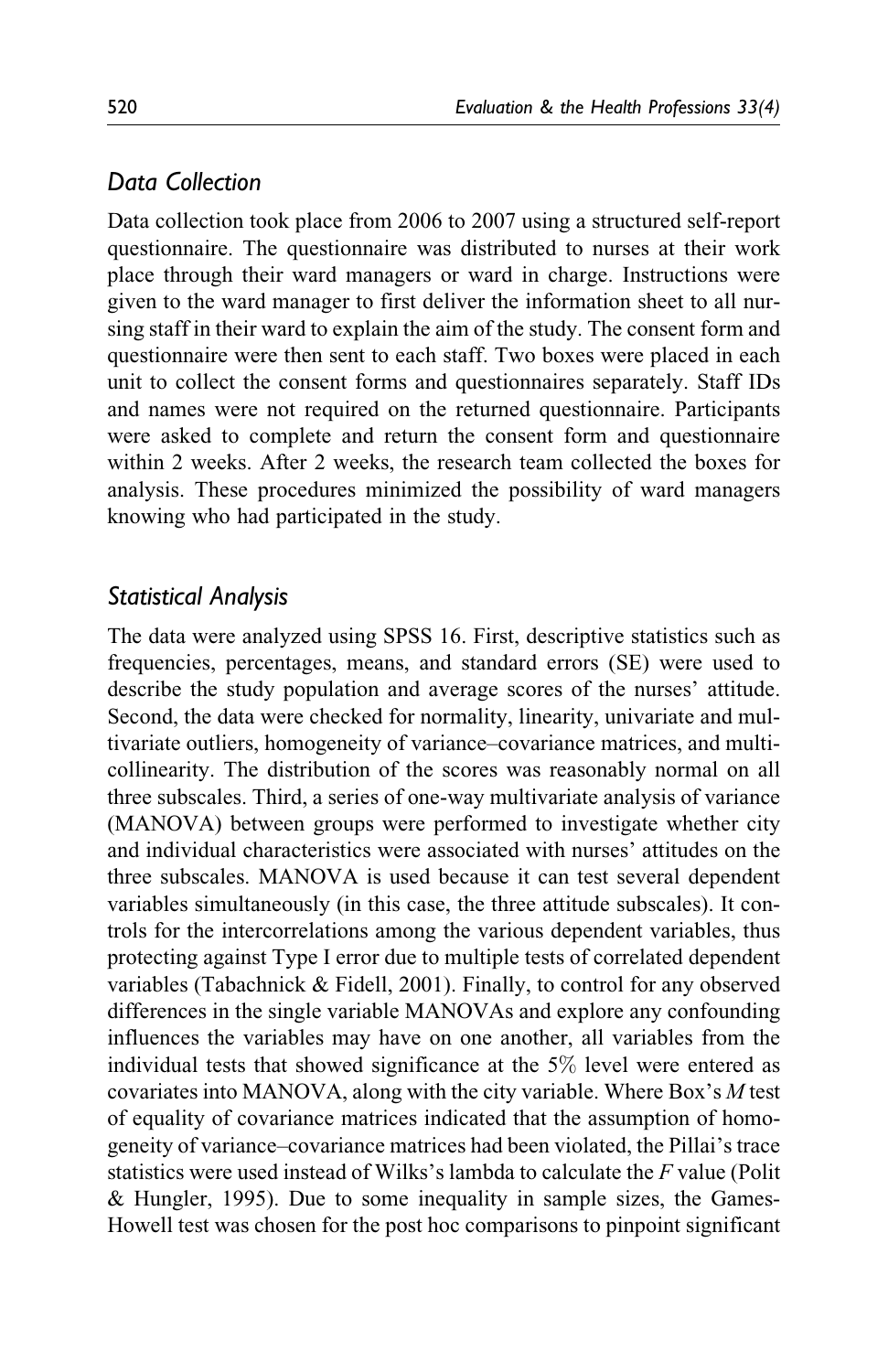subscale score differences according to nurses' demographic characteristics and city (Pallant, 2004). For all tests, p values less than .05 were considered statistically significant.

### Ethical Approval

Ethical approval was sought and granted locally in each city. As a principle of sound research, all participants were given an information letter describing the study and explaining that submission of a completed questionnaire would imply consent to participate. It was stressed that participation was entirely voluntary, that all information would be confidentially stored, and that only members of the research team would have access to it.

### Results

### Reliability and Validity of the Instrument

Psychometric properties of the instrument were assessed using principal component factor analysis, Cronbach's  $\alpha$  (see Table 1). For the data in Hong Kong, three factors were generated that accounted for 74% of the variance. Factor 1 accounted for 25.2% of the variance and reflected concerns related to nurses' attitudes toward perinatal bereavement care. Factor 2 contributed 20.8% of the variance and focused on the need for bereavement care education/training. Factor 3 comprised items related to hospital policy concerning bereavement care and accounted for 28%. For the data in Jinan, three factors were found that accounted for 67.7% of the variance, with 19.2, 25.8, and 22.7% for Factors 1, 2, and 3, respectively. For the data in Singapore, three factors were found that accounted for 78.3% of the variance, with 26.3, 24.2, and 27.8% for Factors 1, 2, and 3, respectively. Cronbach's  $\alpha$  was used to examine the internal consistency of the three factors. In Hong Kong, the  $\alpha$  values of Factors 1, 2, and 3 were .83, .86, and .89, respectively. In the Jinan data, the  $\alpha$  values were .65, .93, and .83, respectively, and in the Singapore data, the values were .86, .93, and .92, respectively.

### Participant Demographics

In total, 573 nurses took part in the study: Hong Kong 195 (response rate 86%), Jinan ( $n = 198, 86\%$ ) and Singapore ( $n = 180, 94\%$ ). There were 70 senior nurses (12.2%) and 503 enrolled/registered nurses (87.8%). More than 30.5% ( $n = 175$ ) were aged 41 years or older, 39.5% ( $n = 226$ ) had a religious background and more than 55% ( $n = 315$ ) had more than 11 years'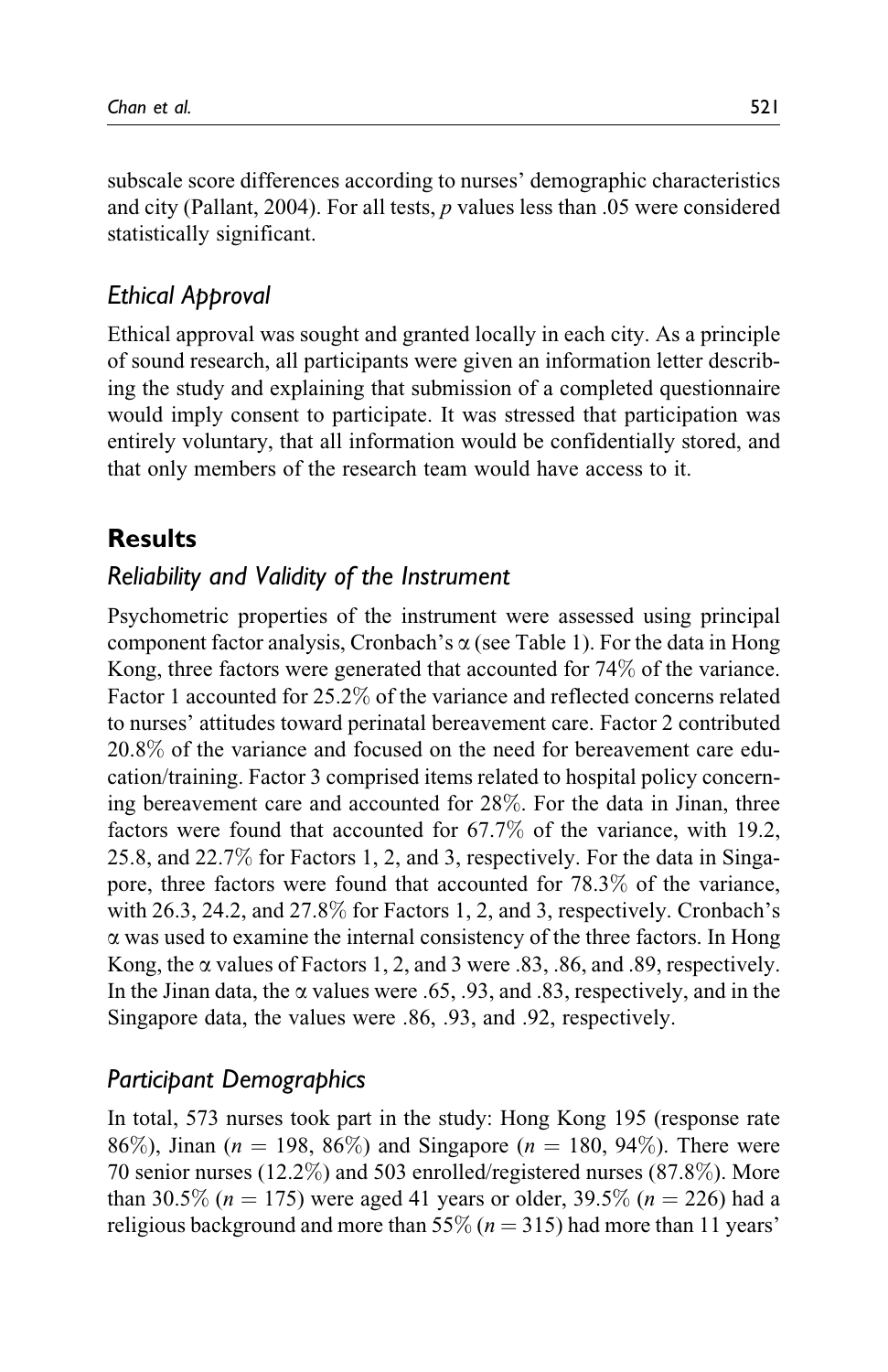experience in the OAG unit. Only 35.5% ( $n = 201$ ) held a bachelor's degree or higher in nursing, whereas the remainder were diploma or certificate holders. There were 61.4% ( $n = 351$ ) with experience in handling grieving clients but less than 21% ( $n = 124$ ) had taken a bereavement care course. An analysis of the samples' demographic characteristic by city is shown in Table 2.

### Comparison of Nurses' Attitudes across the Three Cities

To test whether the three sub-attitudes of the nurses in the three Asian cities differed, MANOVA was carried out. The results showed that the nurses' attitudes differed across the cities on all three subscales ( $p < .001-.042$ ). The mean subscale scores of each city are presented in Table 3. First, regarding attitudes toward perinatal bereavement care, nurses practicing in Jinan had more positive attitudes than nurses in the other two cities, whereas Hong Kong nurses had the lowest scores. Second, regarding attitudes toward the importance of formal training to deal with perinatal bereavement care, again, nurses from Jinan had more positive attitudes than nurses from Singapore and Hong Kong and no significant difference was found between Singapore and Hong Kong ( $p = .657$ ). Finally, with regard to the importance of hospital policy on perinatal bereavement, Singaporean nurses' attitudes were more positive than the other two cities, and again, nurses from Hong Kong had the lowest attitudes scores on this subscale.

### Factors Associated With Nurses' Attitudes Toward Perinatal Bereavement Care

MANOVA was carried out to test whether nurses' personal characteristics had an impact on their attitudes toward perinatal bereavement care. First, eight personal variables were tested separately. Results showed that six of the eight variables were significantly indicative of the differences in nurses' attitudes across all three subscales: age, position, personal grieving experiences, past experiences in handling grieving parents, having taken bereavement care training/courses, and year of experience in the OAG. These results are presented in Table 4.

In the next step, confounding influences on the observed differences in the single independent variable MANOVAs were controlled for. This was accomplished by entering the six significant variables from these tests into MANOVA as covariates, along with the city variables. The analysis showed that the differences in mean subscale scores, and thus in nurses' attitudes,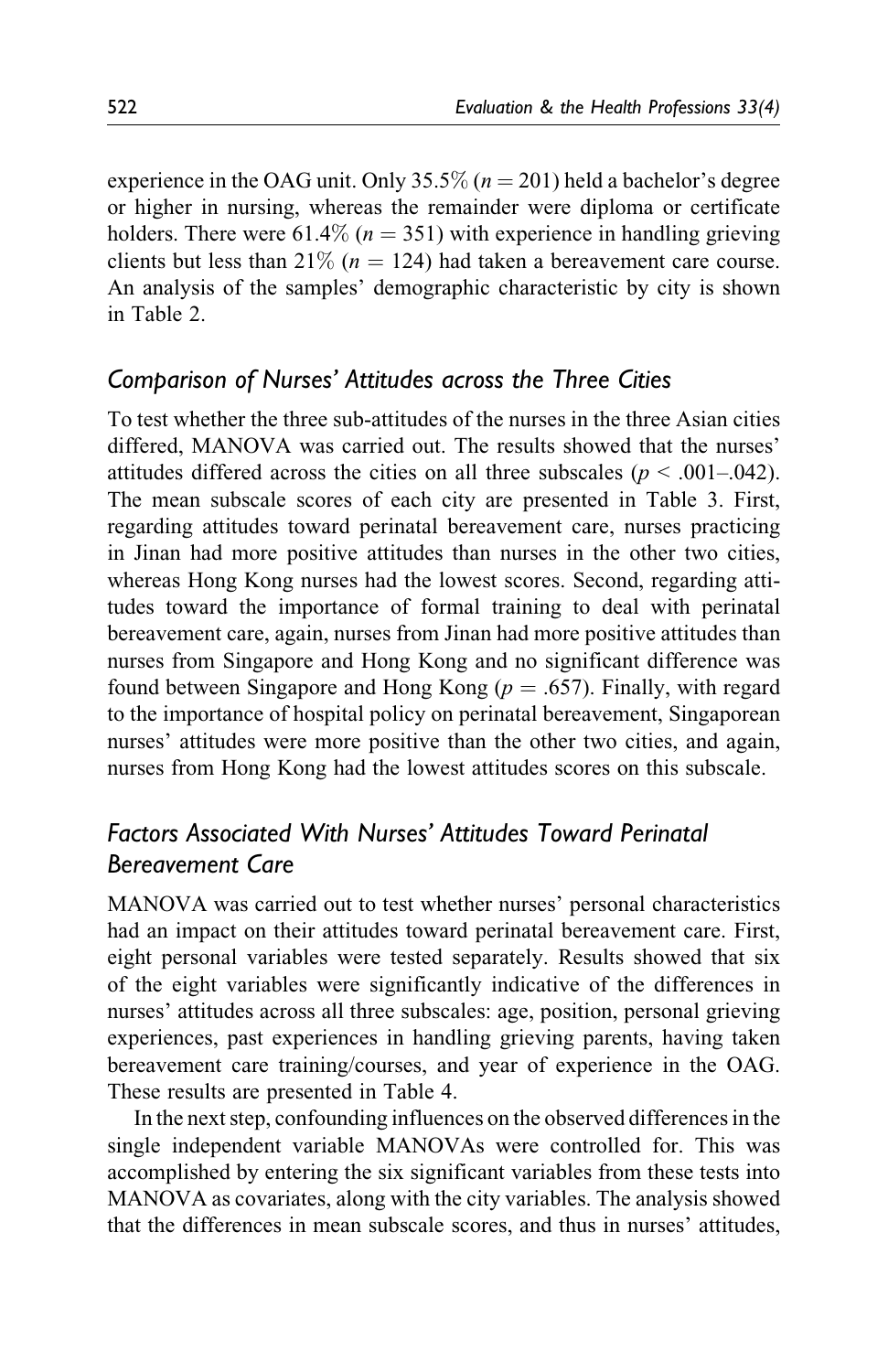|                                    |                  |                          | City ( $n = 573$ )   |                          |
|------------------------------------|------------------|--------------------------|----------------------|--------------------------|
|                                    |                  | Hong Kong<br>$(n = 195)$ | linan<br>$(n = 198)$ | Singapore<br>$(n = 180)$ |
| Variables                          | Total $n$ $(\%)$ | n(%)                     | n (%)                | n (%)                    |
| Age (years)                        |                  |                          |                      |                          |
| $18 - 25$                          | 92 (16.1)        | 34 (17.4)                | 35 (17.7)            | 23 (12.8)                |
| $26 - 30$                          | 112(19.5)        | 39 (20.0)                | 43 (21.7)            | 30 (16.7)                |
| $31 - 35$                          | 65(11.3)         | 25 (12.8)                | 23(11.6)             | 17(9.4)                  |
| $36 - 40$                          | 129(22.5)        | 47 (24.1)                | 44 (22.2)            | 38 (21.1)                |
| $41+$                              | 175 (30.5)       | 50 (25.6)                | 53 (26.8)            | 72 (40.0)                |
| Position                           |                  |                          |                      |                          |
| Enrolled/registered nurse          | 503 (87.8)       | 164(84.1)                | 178 (89.9)           | 161(89.4)                |
| Senior nurse                       | 70 (12.2)        | 31(15.9)                 | 20(10.1)             | 19(10.6)                 |
| <b>Educational level</b>           |                  |                          |                      |                          |
| Diploma or below                   | 365 (64.5)       | 90 (46.9)                | 142(71.7)            | 133 (75.6)               |
| Bachelor                           | 158 (27.9)       | 69 (35.9)                | 55 (27.8)            | 34 (19.3)                |
| MSc or above                       | 43 (7.6)         | 33 (17.2)                | 1(0.5)               | 9(5.1)                   |
| Experience in obstetrics and       |                  |                          |                      |                          |
| gynecology (years)                 |                  |                          |                      |                          |
| $<$ 5                              | 128(22.3)        | 47 (24.1)                | 34 (17.2)            | 47(26.1)                 |
| $5 - 10$                           | 130 (22.7)       | 50 (25.6)                | 43 $(21.7)$          | 37 (20.6)                |
| $11+$                              | 315 (55.0)       | 98 (50.3)                | 121(61.1)            | 96 (53.3)                |
| Religious belief                   |                  |                          |                      |                          |
| Yes                                | 226 (39.5)       | 85 (43.6)                | 6(3.0)               | 135 (39.5)               |
| No                                 | 346 (60.5)       | 110(56.4)                | 192 (97.0)           | 44 (24.6)                |
| Personal grieving experiences      |                  |                          |                      |                          |
| Yes                                | 239 (42.0)       | 81 (42.0)                | 45 (22.7)            | 113(63.5)                |
| No                                 | 330 (58.0)       | 112(58.0)                | 153 (77.3)           | 65 (36.5)                |
| Taken bereavement training/courses |                  |                          |                      |                          |
| Yes                                | 124(21.8)        | 73 (37.8)                | 7(3.5)               | 44 (24.6)                |
| No                                 | 446 (78.2)       | 120(62.2)                | 191(96.5)            | 135 (75.4)               |
| Past experiences in handling       |                  |                          |                      |                          |
| grieving parents                   |                  |                          |                      |                          |
| Yes                                | 351(61.4)        | 130(66.7)                | 113(57.1)            | 108(60.3)                |
| No                                 | 221 (38.6)       | 65 (33.3)                | 85 (42.9)            | 71 (39.7)                |

#### Table 2. Demographic Data of Sample by City

remained significant only for the position, past experience in handling grieving parents, and city variables (see Table 5). The results of MANOVA indicate that senior nurses had higher scores, and thus more positive attitudes than enrolled/registered nurses, across all three subscales ( $p = .003-01$ ). Second, nurses who had past experience in handling grieving parents had higher attitude scores than nurses without such experience across all three subscales ( $p < .001-.01$ ). Finally, the Games-Howell post hoc test reveals that the differences in nurses' attitude scores according to city all remain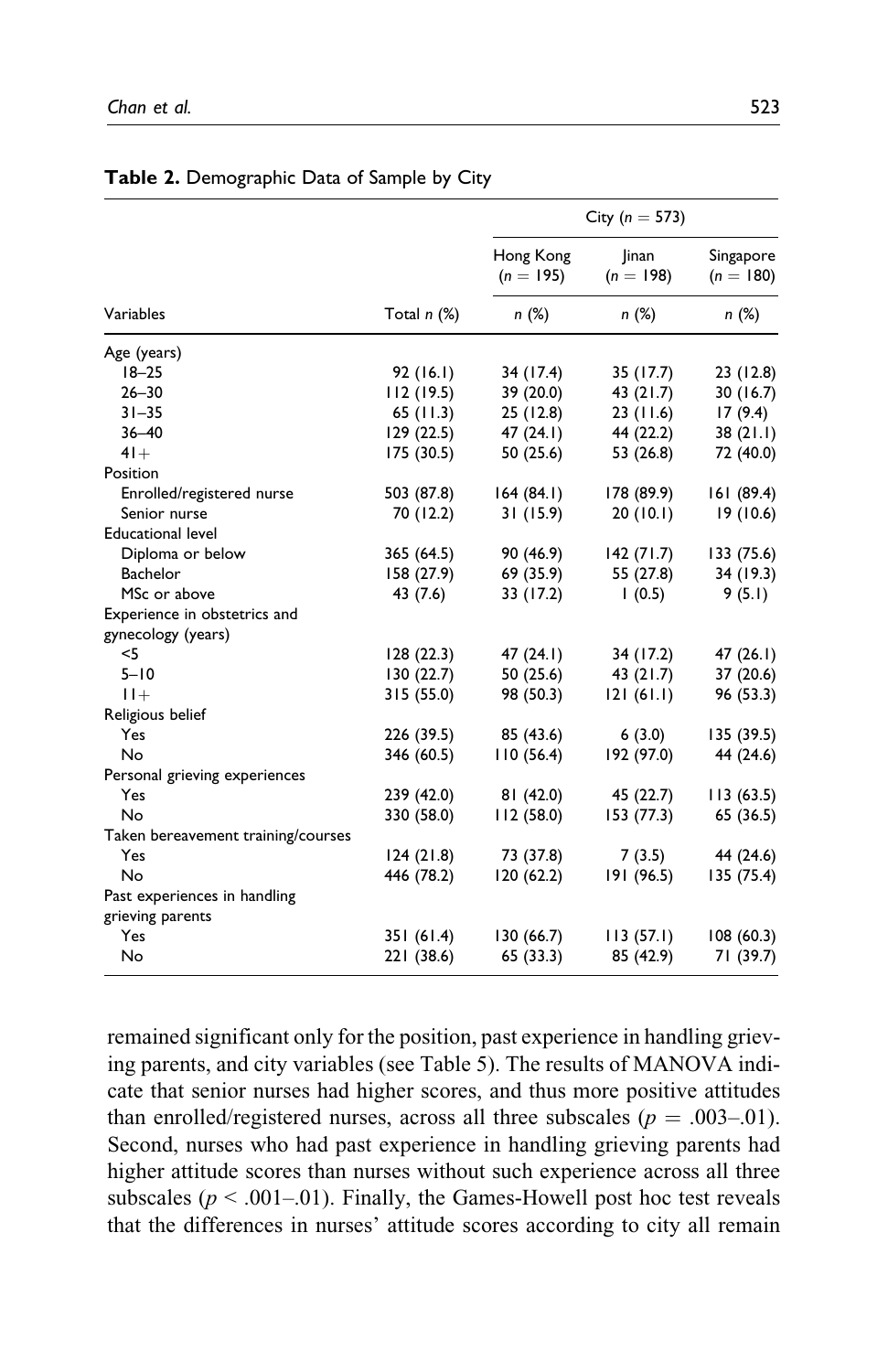| ltem                                                                                                                                                                                                                        | $n = 567$<br>M (SE)<br>$\mathsf{T}\circ\mathsf{r}\mathsf{a}$ | Hong Kong<br>$n = 192$<br>M (SE)          | $n = 198$<br>M (SE)<br>Jinan | Singapore<br>$(n = 179)$<br>M (SE) |      | $F(2,565)$ p Value   |
|-----------------------------------------------------------------------------------------------------------------------------------------------------------------------------------------------------------------------------|--------------------------------------------------------------|-------------------------------------------|------------------------------|------------------------------------|------|----------------------|
| Attitudes to perinatal bereavement care <sup>4</sup><br>Attitudes on the importance of hospital                                                                                                                             | 4.42 (0.022)<br>4.38 (0.028)                                 | 4.31 (0.045)<br>4.30 (0.060)              | 4.67 (0.054)<br>4.40 (0.072) | 4.61 (0.052)<br>4.47 (0.069)       | 3.95 | $-40.001 +$<br>0.035 |
| Attitudes to training for bereavement care <sup>b</sup><br>policy to bereavement care <sup>9</sup>                                                                                                                          | 4.35 (0.026)                                                 | $4.34(0.056)$ $4.42(0.067)$ $4.35(0.064)$ |                              |                                    | 3.43 | 0.042                |
| ここには、ここには、このことに、このことに、このことに、このことには、このことには、このことには、このことには、このことには、このことには、このことには、このことには、このことには、このことには、この<br><sup>a</sup> (5) Strongly agree, (4) Agree, (3) Uncertain, (2) Disagree, (1) Strongly disagree, (0) Not applicable. |                                                              |                                           |                              |                                    |      |                      |

Table 3. Comparison of Attitudes Scores Across City Multivariate Analysis of Variance (MANOVA) Table 3. Comparison of Attitudes Scores Across City Multivariate Analysis of Variance (MANOVA)

bþ(5) Very important, (4) Important, (3) Uncertain, (2) Unimportant, (1) Very unimportant, (0) Not applicable.

 $^+$  Significant at  $p < .05$ .

 $+$ -Significant at  $p < 0$  l.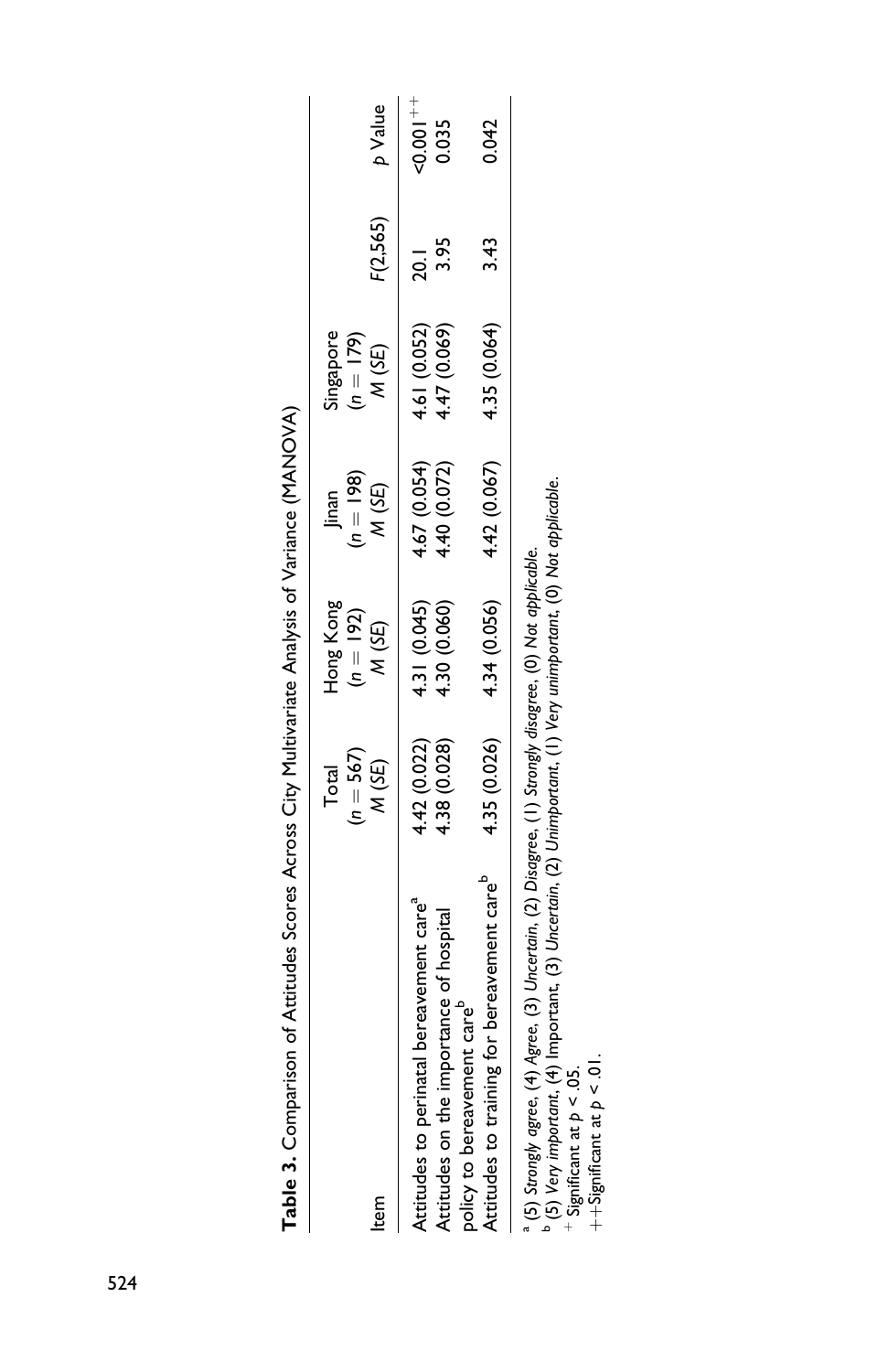|                                     |                 |                                                              | Attitudes                                                            |                                                    |                 |                                                                                    |
|-------------------------------------|-----------------|--------------------------------------------------------------|----------------------------------------------------------------------|----------------------------------------------------|-----------------|------------------------------------------------------------------------------------|
| Variables                           | 2               | Bereavment Care<br>Toward<br>M (SE)                          | Bereavement Care<br>on Importance of<br>Hospital Policy to<br>M (SE) | Bereavement Care<br>to Training for<br>M (SE)      | F (df)          | p Value                                                                            |
| Age (years)<br>$\leq 25$            |                 | 4.26 (0.055)                                                 | 4.13 (0.069)                                                         | 4.22 (0.065)                                       | 2.35 (12, 1701) | $.005^{++}$                                                                        |
| $26 - 30$<br>$31 - 35$<br>$36 - 40$ | $\frac{2}{6}$   | 4.36 (0.049)<br>4.49 (0.065)<br>4.49 (0.046)<br>4.46 (0.040) | 4.38 (0.063)<br>4.28 (0.082)                                         | $4.31$ (0.058)<br>$4.22$ (0.077)<br>$4.30$ (0.055) |                 |                                                                                    |
|                                     | 28              |                                                              | 4.38 (0.059)                                                         |                                                    |                 |                                                                                    |
| $rac{+}{4}$                         | $\overline{15}$ |                                                              | 4.31 (0.050)                                                         | 4.21 (0.047)                                       |                 |                                                                                    |
| Position                            |                 |                                                              |                                                                      |                                                    |                 |                                                                                    |
| Enrolled/registered                 | 502             | 4.38 (0.023)                                                 | 4.28 (0.030)                                                         | 4.22 (0.027)                                       |                 |                                                                                    |
| nurse                               |                 |                                                              |                                                                      |                                                    |                 |                                                                                    |
| Senior nurse                        | 5               | 4.66 (0.062)                                                 | 4.52 (0.079)                                                         | 4.46 (0.073)                                       | 6.63 (3,568)    | $+$<br>$+$<br>$-$<br>$-$<br>$-$<br>$-$<br><br><br><br><br><br><br><br><br><br><br> |
| Educational level                   |                 |                                                              |                                                                      |                                                    |                 |                                                                                    |
| Diploma or below                    | 365             | 4.40 (0.028)                                                 | 4.28 (0.035)                                                         | 4.22 (0.032)                                       |                 |                                                                                    |
| <b>Bachelor</b>                     | 57              | 4.47 (0.042)                                                 | 4.33 (0.053)                                                         | 4.31 (0.049)                                       | .64(6,1122)     | 133                                                                                |
| MSc or above                        | $\ddot{+}$      | $(180.0)$ $674$                                              | 4.40(0.102)                                                          | 4.27 (0.095)                                       |                 |                                                                                    |
| Experience in obstetrics            |                 |                                                              |                                                                      |                                                    |                 |                                                                                    |
| and gynecology (years)              |                 |                                                              |                                                                      |                                                    |                 |                                                                                    |
|                                     | 27              | 4.30 (0.046)                                                 | 4.21 (0.059)                                                         | 4.27 (0.055)                                       | 2.98 (6, 1136)  | $.007$ <sup>++</sup>                                                               |
| $5 - 10$                            | $\frac{8}{1}$   | 4.38 (0.046)                                                 | 4.33 (0.058)                                                         | 4.21 (0.054)                                       |                 |                                                                                    |
| $\frac{+}{-}$                       | $\frac{5}{3}$   | 4.48 (0.030)                                                 | 4.33 90.038)                                                         | 4.27 (0.035)                                       |                 |                                                                                    |
|                                     |                 |                                                              |                                                                      |                                                    |                 | (continued)                                                                        |

Table 4. Relationship Between Attitude Scores and Demographic Characteristics Multivariate Analysis of Variance (MANOVA) Table 4. Relationship Between Attitude Scores and Demographic Characteristics Multivariate Analysis of Variance (MANOVA)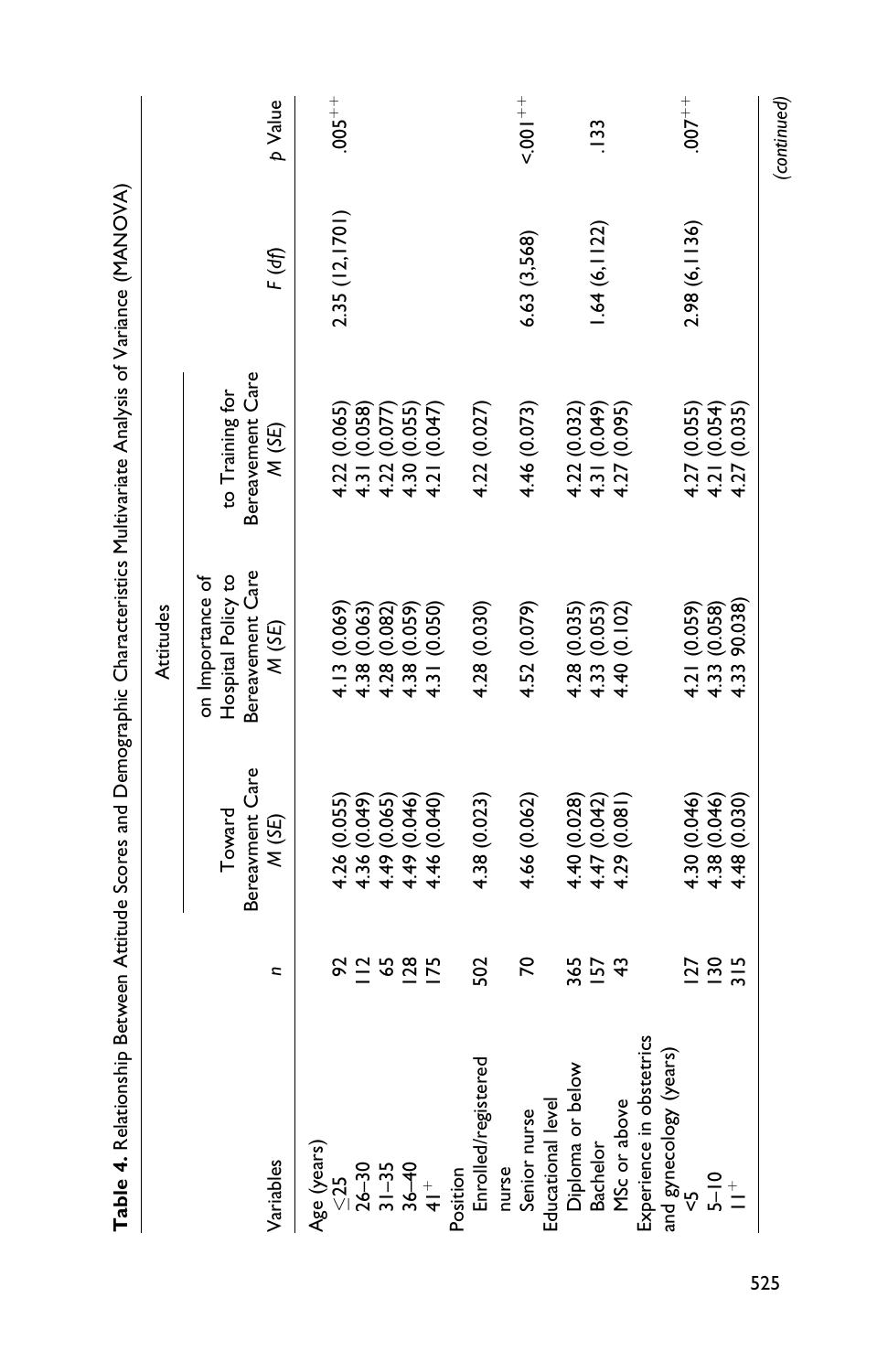| ī |
|---|

|                                  |                          |                                     | Attitudes                                                            |                                               |              |                              |
|----------------------------------|--------------------------|-------------------------------------|----------------------------------------------------------------------|-----------------------------------------------|--------------|------------------------------|
| Variables                        | $\overline{\phantom{0}}$ | Bereavment Care<br>Toward<br>M (SE) | Bereavement Care<br>Hospital Policy to<br>on Importance of<br>M (SE) | Bereavement Care<br>to Training for<br>M (SE) | F (df)       | p Value                      |
| Religious belief<br>Yes          | 225                      | 4.44 (0.035)                        | 4.38 (0.044)                                                         | 4.33 (0.041)                                  | 2.47(3.567)  | કૅ                           |
| $\frac{1}{2}$                    | 346                      | 4.40 (0.028)                        | 4.25 (0.036)                                                         | 4.20 (0.033)                                  |              |                              |
| Personal grieving<br>experiences |                          |                                     |                                                                      |                                               |              |                              |
| Yes                              | 238                      | 4.50 (0.034)                        | 4.37 (0.043)                                                         | 4.32 (0.040)                                  | 3.67 (3,564) | $rac{1}{2}$                  |
| $\frac{6}{5}$                    | 330                      | 4.35 (0.029)                        | 4.26 (0.037)                                                         | 4.21 (0.034)                                  |              |                              |
| Taken bereavement                |                          |                                     |                                                                      |                                               |              |                              |
| training/courses                 |                          |                                     |                                                                      |                                               |              |                              |
| Yes                              | $\overline{24}$          | 4.47 (0.047)                        |                                                                      | 4.40 (0.055)                                  | 2.99 (3,565) | $-160$                       |
| ە<br>2                           | 445                      | 4.40 (0.025)                        | 4.42 (0.060)<br>4.27 (0.032)                                         | 4.21 (0.029)                                  |              |                              |
| Past experiences in              |                          |                                     |                                                                      |                                               |              |                              |
| handling grieving parents        |                          |                                     |                                                                      |                                               |              |                              |
| Yes                              | 351                      | 4.48 (0.028)                        | 4.39 (0.035)                                                         | 4.30 (0.033)                                  | 6.50(3.567)  | $-1$<br>$-1$<br>$-1$<br>$-1$ |
| $\frac{1}{2}$                    | 220                      | 4.32 (0.035)                        | 4.17 (0.044)                                                         | 4.18 (0.042)                                  |              |                              |
|                                  |                          |                                     |                                                                      |                                               |              |                              |

 $+$  Significant at  $p < .05$ .

<sup>+</sup> Significant at  $p < .05$ .<br>++ Significant at  $p < .01$ .  $^{++}$  Significant at  $p < .01$ .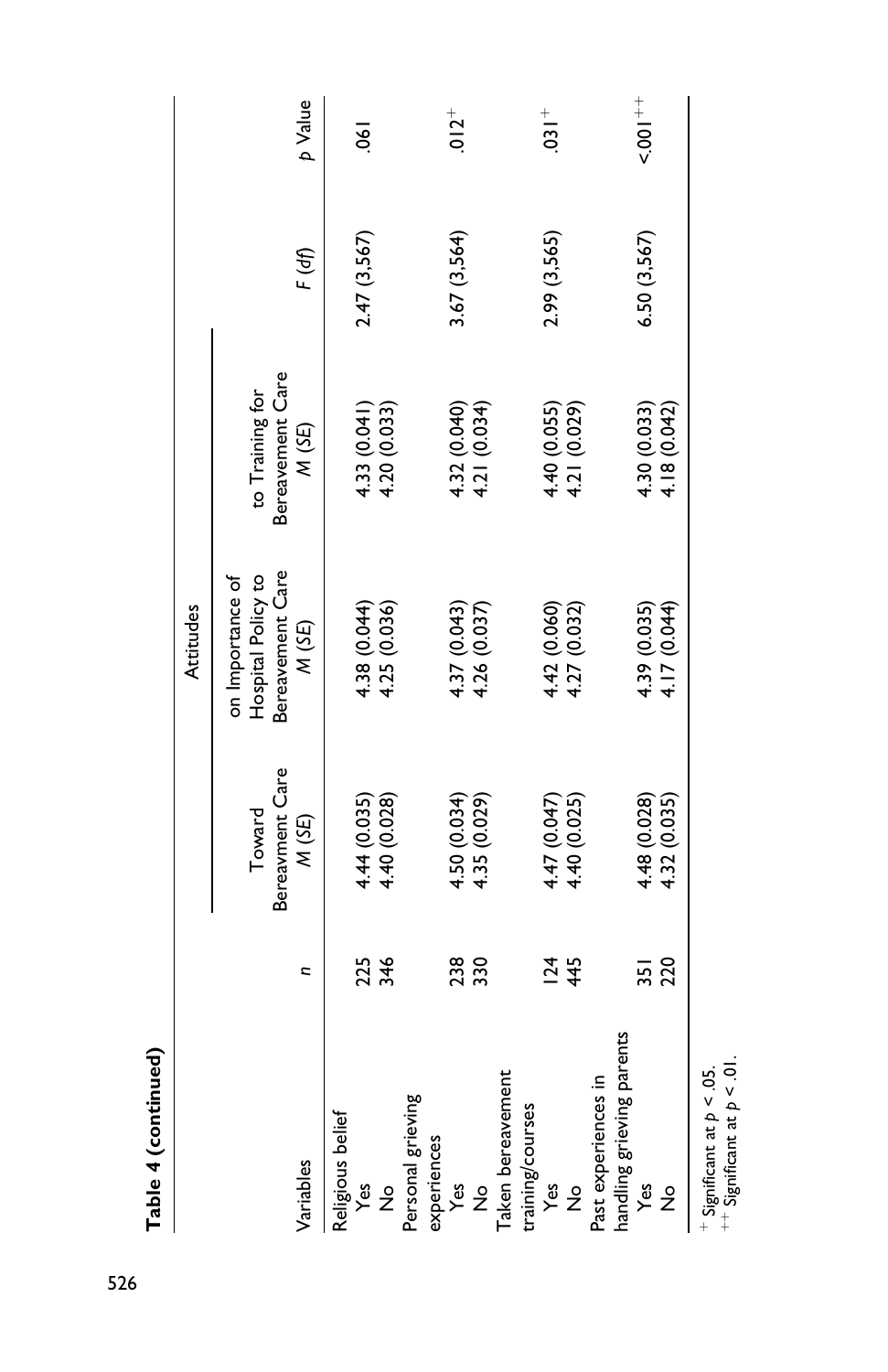| (MANOVA)                         |                      |                                     | Attitudes                                                            |                                               |                |             |
|----------------------------------|----------------------|-------------------------------------|----------------------------------------------------------------------|-----------------------------------------------|----------------|-------------|
| Variables                        | Ξ                    | Bereavment Care<br>Toward<br>M (SE) | Bereavement Care<br>Hospital Policy to<br>on Importance of<br>M (SE) | Bereavement Care<br>to Training for<br>M (SE) | F (df)         | p Value     |
| Hong Kong<br>نج<br>ت             | 2                    | 4.31 (0.045)                        | 4.30 (0.060)                                                         |                                               | 8.22 (6, 1092) | $-100 +$    |
| Singapore<br>Jinan               | $\frac{8}{2}$<br>ΙJ. | 4.67 (0.054)<br>4.61 (0.052)        | 4.47 (0.069)<br>4.40 (0.072)                                         | 4.34 (0.056)<br>4.35 (0.064)<br>4.42 (0.067)  |                |             |
| Age (years)<br>$\leq 25$         | 55                   | 4.41 (0.078)                        | 4.26 (0.104)                                                         | 4.33 (0.097)                                  | 1.72(12, 1641) | 057         |
| $26 - 30$                        |                      | 4.50 (0.062)                        | 4.48 (0.082)                                                         |                                               |                |             |
| $31 - 35$<br>$36 - 40$           | 8987                 | 4.66 (0.072)<br>4.57 (0.065)        | 4.41 (0.096)<br>4.45(0.087)                                          | 4.50 (0.077)<br>4.39 (0.089)<br>4.37 (0.081)  |                |             |
| $rac{+}{+}$                      |                      | 4.51 (0.061)                        | 4.36 (0.081)                                                         | (0.075)<br>4.27                               |                |             |
| Enrolled/<br>Position            | 497                  | 4.41(0.031)                         | 4.30(0.041)                                                          | 4.27 (0.038)                                  | 5.02 (3,545)   | $.002^{++}$ |
| registered nurse<br>Senior nurse | 50                   | 4.65 (0.067)                        | 4.49 (0.089)                                                         | 4.46 (0.083)                                  |                |             |
| Experiences in obstetrics        |                      |                                     |                                                                      |                                               |                |             |
| and gynecology (years)           |                      |                                     |                                                                      |                                               |                |             |
| 4                                | $\frac{26}{2}$       | 4.56 (0.070)                        | 4.41 (0.093)                                                         | 4.44 (0.087)                                  | 0.99 (6, 1092) | .433        |
| $5 - 10$                         | $\overline{27}$      | 4.52 (0.061)                        | 4.39 (0.081                                                          | 4.29 (0.076)                                  |                |             |
|                                  |                      |                                     |                                                                      |                                               |                | (continued) |

Table 5. Relationship Between Attitude Scores and Demographic Characteristics Controlling for City Multivariate Analysis of Variance Table 5. Relationship Between Attitude Scores and Demographic Characteristics Controlling for City Multivariate Analysis of Variance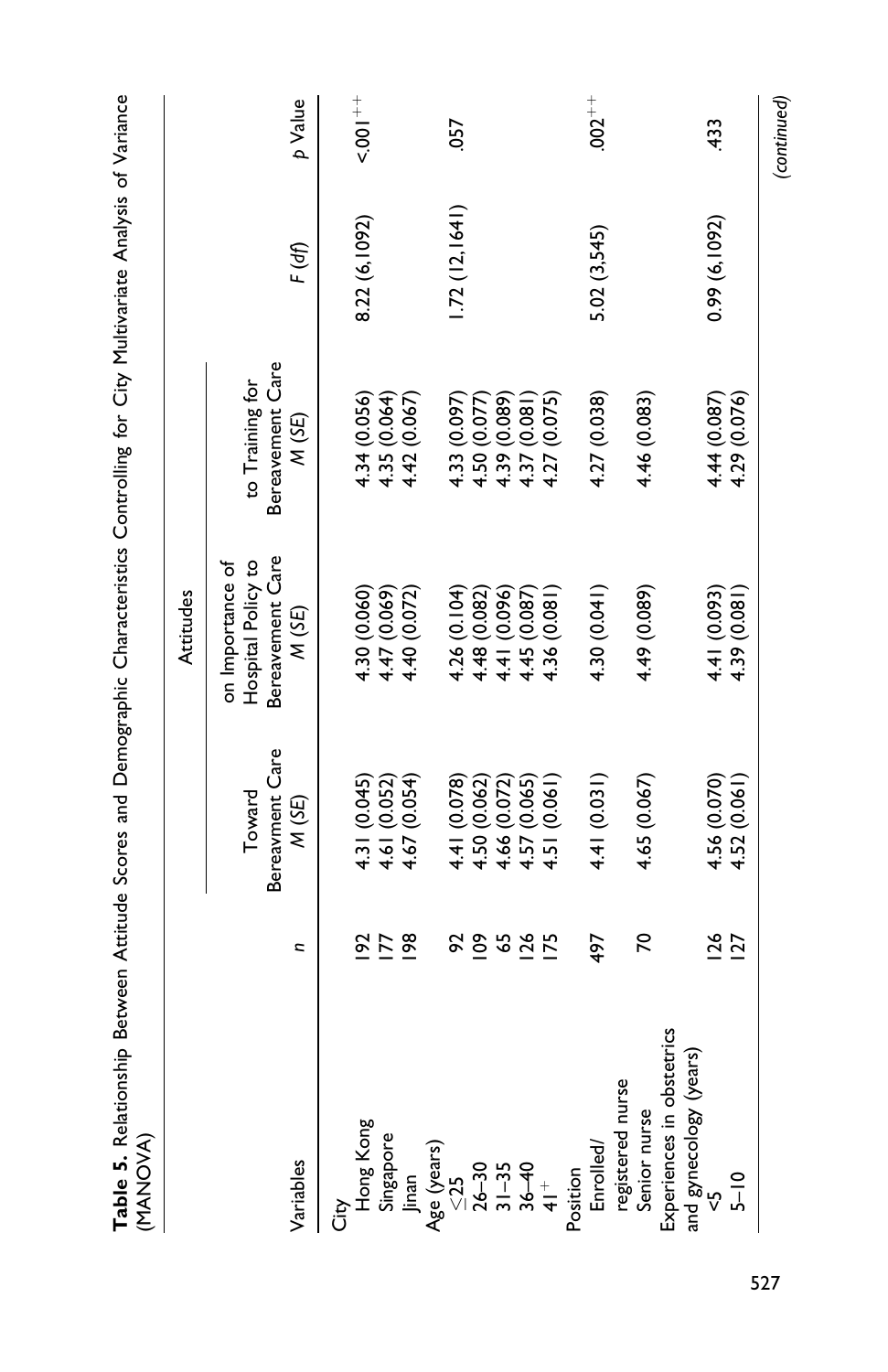|                              |               |                                     | Attitudes                                                           |                                               |              |               |
|------------------------------|---------------|-------------------------------------|---------------------------------------------------------------------|-----------------------------------------------|--------------|---------------|
| Variables                    |               | Bereavment Care<br>Toward<br>M (SE) | Bereavement Care<br>Hospital Policy to<br>on Importance of<br>M(SE) | Bereavement Care<br>to Training for<br>M (SE) | F (df)       | p Value       |
|                              | $\frac{4}{3}$ | 4.52(0.051)                         | 4.37 (0.068)                                                        | 4.38 (0.063)                                  |              |               |
| Personal grieving            |               |                                     |                                                                     |                                               |              |               |
| experiences                  |               |                                     |                                                                     |                                               |              |               |
| Yes                          |               | 4.58 (0.045)                        |                                                                     | 4.42 (0.056)                                  | 1.81(3,545)  | $-145$        |
| ž                            | 237<br>330    | 4.48 (0.047)                        | 4.41 (0.060)<br>4.37 (0.062)                                        | 4.33 (0.058)                                  |              |               |
| Taken bereavement            |               |                                     |                                                                     |                                               |              |               |
| training/courses             |               |                                     |                                                                     |                                               |              |               |
| Yes                          | 23            | 4.57 (0.056)                        | 4.43 (0.074)                                                        | 4.44 (0.069)                                  | 1.57(3,545)  | $\frac{5}{6}$ |
| ž                            | 444           | 4.49 (0.040)                        | 4.35 (0.054)                                                        | 4.30 (0.050)                                  |              |               |
| Past experiences in handling |               |                                     |                                                                     |                                               |              |               |
| grieving parents             |               |                                     |                                                                     |                                               |              |               |
| Yes                          | $348$<br>219  | 4.60 (0.041)                        | 4.48 (0.054)                                                        | 4.42 (0.050)                                  | 4.83 (3,545) | $003^{++}$    |
| ž                            |               | 4.46 (0.049)                        | 4.30 (0.066)                                                        | 4.32 (0.061)                                  |              |               |
| ່<br>$\ddot{\dot{}}$         |               |                                     |                                                                     |                                               |              |               |

Table 5 (continued) Table 5 (continued)

+ Significant at  $p < 0.5$ .<br>++ Significant at  $p < .01$ .  $^+$  Significant at  $p < .05$ .  $^{++}$  Significant at  $p < .01$ .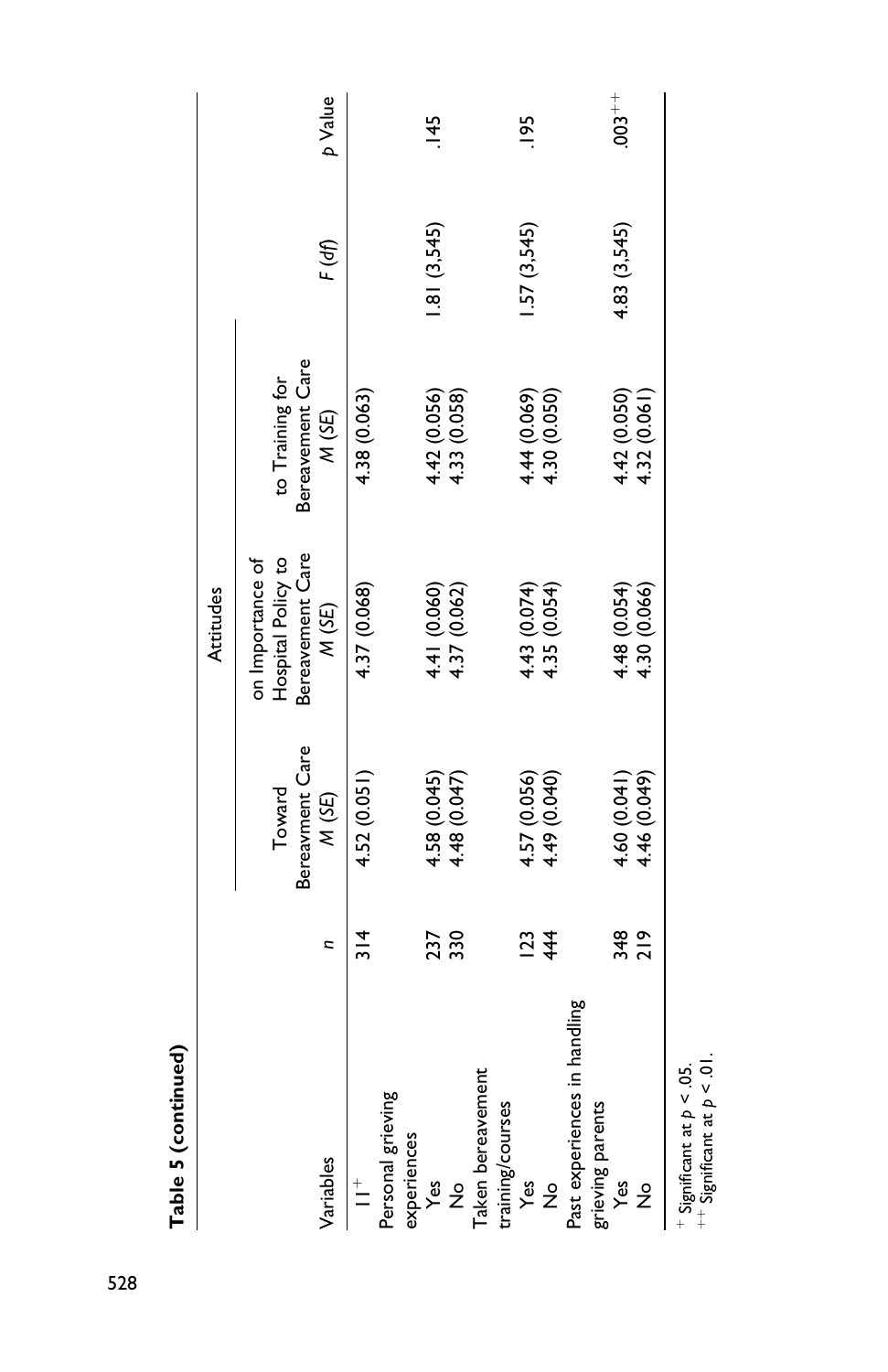as observed across all subscales ( $p < .01-.02$ ), with the attitudes of Singapore and Jinan nurses more positive than nurses from Hong Kong. Hence, the MANOVA results indicate that the city variable has a confounding effect on the age, experiences in the OAG, personal grieving experiences, and having taken bereavement care training/courses variables, as these variables no longer remain significant when the city variable is added.

### **Discussion**

The aim of this study was to describe and compare nurses' attitudes toward perinatal bereavement care across three Asian cities and the factors associated with these attitudes.

Significant national differences in nurses' attitudes were also noted by Gardner (1999) and Birtwistle, Paynes, Smith, and Kendrick (2002) and they could in part be explained by the wider organizational and cultural contexts of care. Gardner's study concluded that the main observed differences in attitudes between nurses from Japan, Britain, and the United States, respectively, were primarily due to nationality. She argued that these differences were likely to be part of a general orientation to cultural issues and an extension of the policy surroundings of the organization concerned. These resonate with this study's findings concerning Asian nurses. It may not fully explain national differences, however, as evidenced by the Singaporean nurses seemingly having more positive attitudes toward perinatal bereavement than what was reported in this study. The observed differences could be a function of the culturally dependent ways in which care services, and bereaved parent care services in particular, are organized.

In addition, the aim was to explore which personal characteristics are associated with nurses' attitudes toward bereavement care. Of the eight characteristics surveyed, position and having past experience in handling grieving parents were associated with nurses' attitudes. Senior nurses and one who had past experience in handling grieving parents were found to have a more positive and sympathetic attitude than junior nurses and ones with no experience. Chambers and Chan (2000) suggest that some bereaved parents feel that the care provided by nursing staff made them powerless, and this phenomenon may occur when the focus is on symptoms or parts of the problem rather than on the whole person (Paterson & Zderad, 1988). Lundqvist, Nilstun, and Dykes (2002) suggested that junior nurses who had no past experience in handling grieving parents treated the bereaved parents as an object. This can convince grieving parents to keep their thoughts to themselves or make them believe that the nursing staff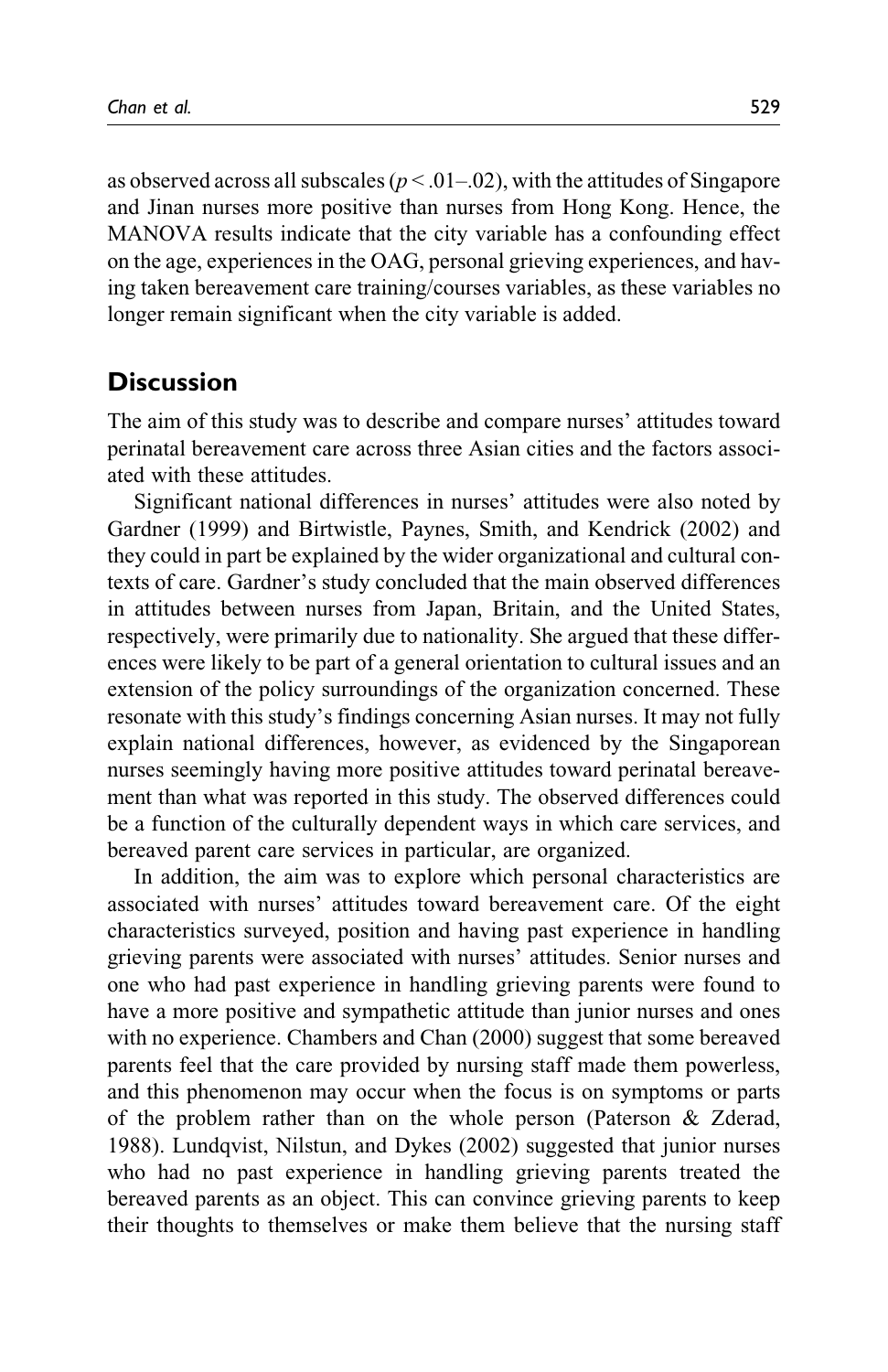were neglecting their thoughts, all of which may lead to insecurity and discouragement. In this study, however, the confounding influences of other personal variables were eliminated. Therefore, the observed position and having past experience differences in the current study are not related to any of the other demographic characteristics that were measured. In contrast to a number of previous studies, the survey results of this study did not find support for the influence on attitudes of age (Engler & Lasker, 2000), education level (Engler et al., 2004), related bereavement training/courses (Gardner, 1999; Yam et al., 2001), or religious belief (Chan et al., 2004), once the confounding influence of the city variable was added. As mentioned above, it is unclear whether these personal characteristics will affects nurses' attitudes. This is an issue that future research may help clarify. The results also reflect notable cultural differences in the types of nursing qualifications and completed bereavement training/courses across three cities. For example, the data show that the majority of nurses in all cities have not taken any bereavement are training/courses, particular in Jinan, where 96.5% of the nurses have not. These findings reflect broader organizational differences within the nursing profession, as well as the structural disparities of nurse training across the cities surveyed.

### Limitations

There are some limitations to this regional study. First, due to the small number of nurses surveyed in each city, it is not possible to extend the findings to the general population of nurses within OAG settings in these cities. Second, the homogeneity of the sample introduces systematic bias, as they were from five hospitals in three cities, the majority were Chinese, and their educational level was a diploma or below. Thus, a generalization of the findings to the entire population of interest should be made with caution, and future studies should be based on sufficient sample sizes from more hospitals. Third, the majority of the observed differences in attitude scores, according to personal characteristics, have fairly small effect sizes. The observed differences in attitudes are, therefore, not necessarily noticeable on a practical level. Fourth, a self-report questionnaire was used, which may have caused response bias (Polit & Hungler, 1995). For example, under some circumstances, socially desirable responses might result in responses appearing more normal or acceptable to the researcher. In addition, as Burns and Grove (2005) have noted, the link between attitudes and actual behavior is tenuous; therefore, this is a weakness of all research concerning attitudes. Finally, given that bereaved parents were not surveyed, no comparisons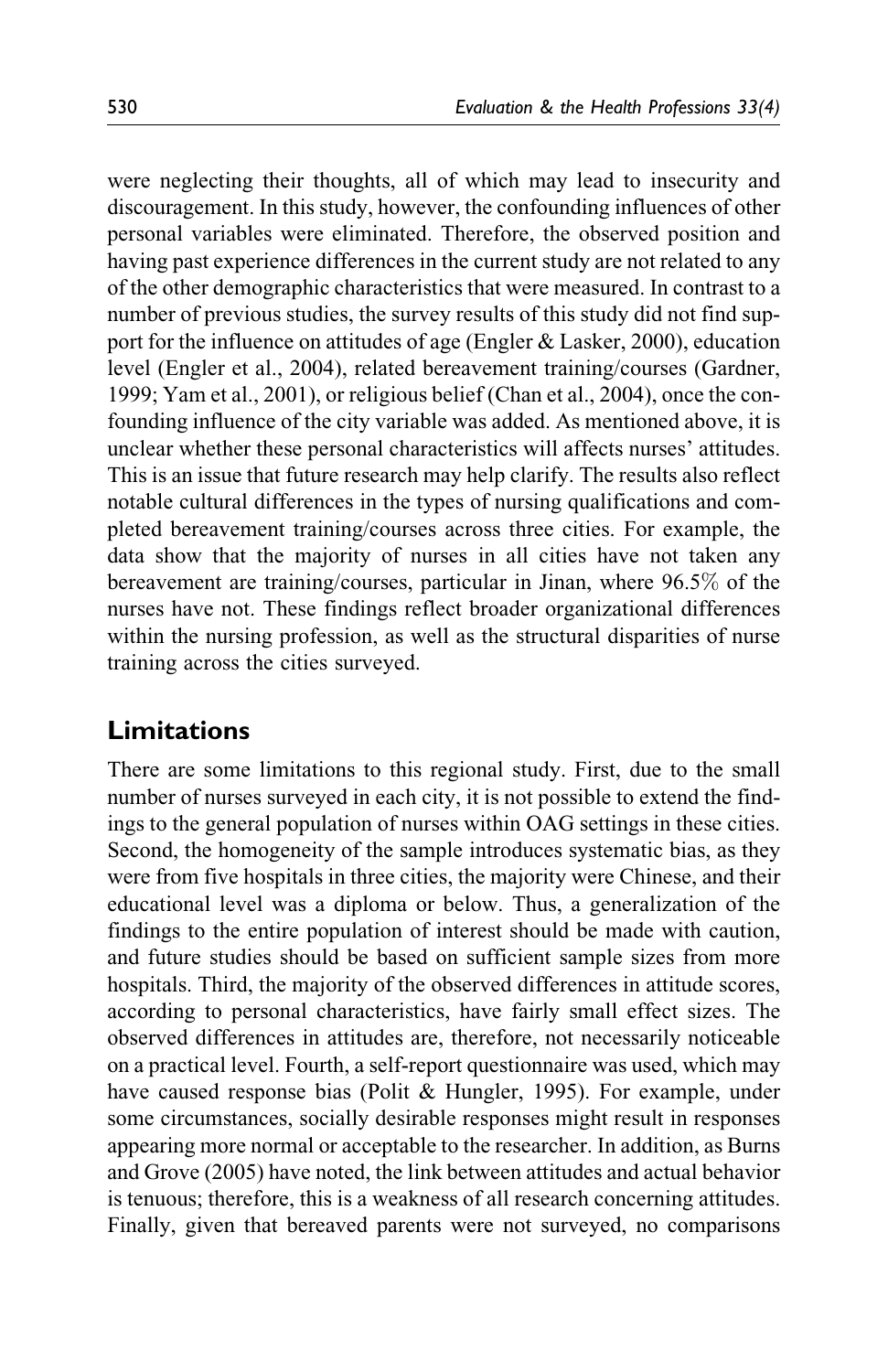between the perceptions of nurses and parents could be made. Hence, it is recommended that a qualitative study using individual or focus group interviews be carried out to explore the cultural subtleties across the cities and the meaning of perinatal bereavement care for nurses. Despite its methodological limitations, this study appears to represent an important first step in the effort to explore and compare the attitudes toward perinatal bereavement care held by nurses working within Asian health care settings. This is particularly important, as this group of professionals, from a highly demanding area of health care, have traditionally been important as participants of empirical research. Furthermore, this information is of high importance because there is a shortage of nurses and other health care professionals who can work in a cross-cultural city such as Singapore. Where this happens, it will be important to consider cultural influences and perhaps, one solution to address the issue is to liberate the migration of the nursing workforce within Asian countries.

### **Conclusions**

In general, all of the nurses' attitudes toward perinatal bereavement care are positive. However, nurses' attitudes have been shown to differ across the three cities surveyed. Indeed, cross-cultural research should be undertaken to investigate the presence or otherwise of differences in attitudes in other samples of nurses working in hospital OAG settings across Asian countries. It was discovered that attitudes toward perinatal bereavement care relate to position and past experience in handling grieving parents, irrespective of the nurses' city of practice. Knowing the attitudes of this fundamental group of health care professionals has implications for the educational preparation of all nurses, to ensure that support and education are available to help nurses in their work with bereaved families (Yam et al., 2001). Therefore, the goal of quality bereavement care will be enhanced by addressing the educational and training needs of nurses.

### Acknowledgments

The authors thank for the constructive comments on this article from the editor in chief and the two reviewers.

### Declaration of Conflicting Interests

The author(s) declared no conflicts of interest with respect to the authorship and/or publication of this article.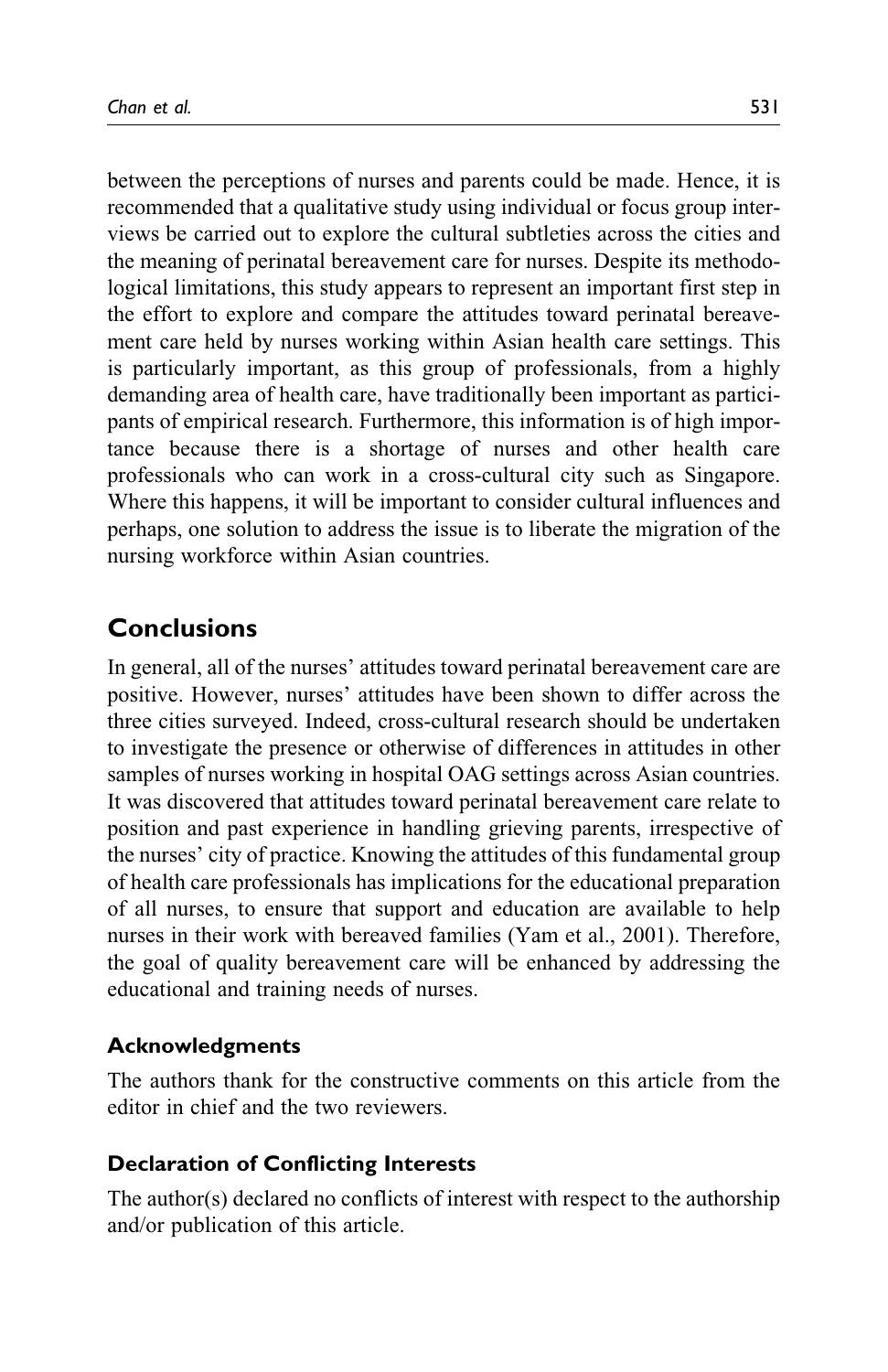#### Funding

The author(s) disclosed receipt of the following financial support for the research and/or authorship of this article: Hong Kong Polytechnic University, A-PH28.

#### References

- Birtwistle, J., Paynes, S., Smith, P., & Kendrick, T. (2002). The role of the district nurse in bereavement support. Journal of Advanced Nursing, 38, 467-478.
- Burns, N., & Grove, S. K. (2005). The practice of nursing research. Conduct, critique and utilization (5th ed). St. Louis, MO: W. B. Saunders.
- Chambers, H. M., & Chan, F. J. (2000). Support for women/families after peri-natal death. (Cochrane Review), Issue 1. The Cochrane Library, Oxford, Update Software.
- Chan, M. F., Chan, S. H., & Day, M. C. (2004). A pilot study on nurses' attitudes towards perinatal bereavement support: A cluster analysis. Nurse Education Today, 24, 202-210.
- Engler, A. J., Cusson, R. M., Brockett, R. T., Cannon-Heinrich, C., Goldberg, M. A., West, M. G., & Petow, W. (2004). Neonatal staff and advanced practice nurses' perceptions of bereavement/end-of-life care of families of critically ill and/or dying infants. American Journal of Critical Care, 13, 489-498.
- Engler, A. J., & Lasker, J. N. (2000). Predictors of maternal grief in the year after a newborn death. Illness, Crisis & Loss, 8, 227-243.
- Gao, G., Ting-Toomey, S., & Gudykunst, W. B. (1996). Chinese communication process. In M. H. Bond (Ed.), The handbook of Chinese psychology. Hong Kong: Oxford University Press.
- Gardner, J. M. (1999). Perinatal death: Uncovering the needs of midwives and nurses and exploring helpful interventions in the United States, England, and Japan. Journal of Transcultural Nursing, 10, 120-130.
- Gensch, B. K., & Midland, D. (2000). When a baby dies: A standard of care. *Illness*, Crisis & Loss, 8, 286-295.
- Gibson, M. (1998). Order from chaos. Responding to traumatic events (Rev. ed.). Birmingham, UK: Ventura Press.
- Keeney, G. B. (2004). Disaster preparedness: What do we do now? Journal of Midwifery & Women's Health, 49, 2-6.
- Leininger, M. (1997). Overview of the theory of culture care with the ethnonursing research method. Journal of Transcultural Nursing, 8, 32-52.
- Lundqvist, A., Nilstun, T., & Dykes, A. K. (2002). Both empowered and powerless: Mothers' experiences of professional care when their newborn dies. Birth, 29, 192-199.